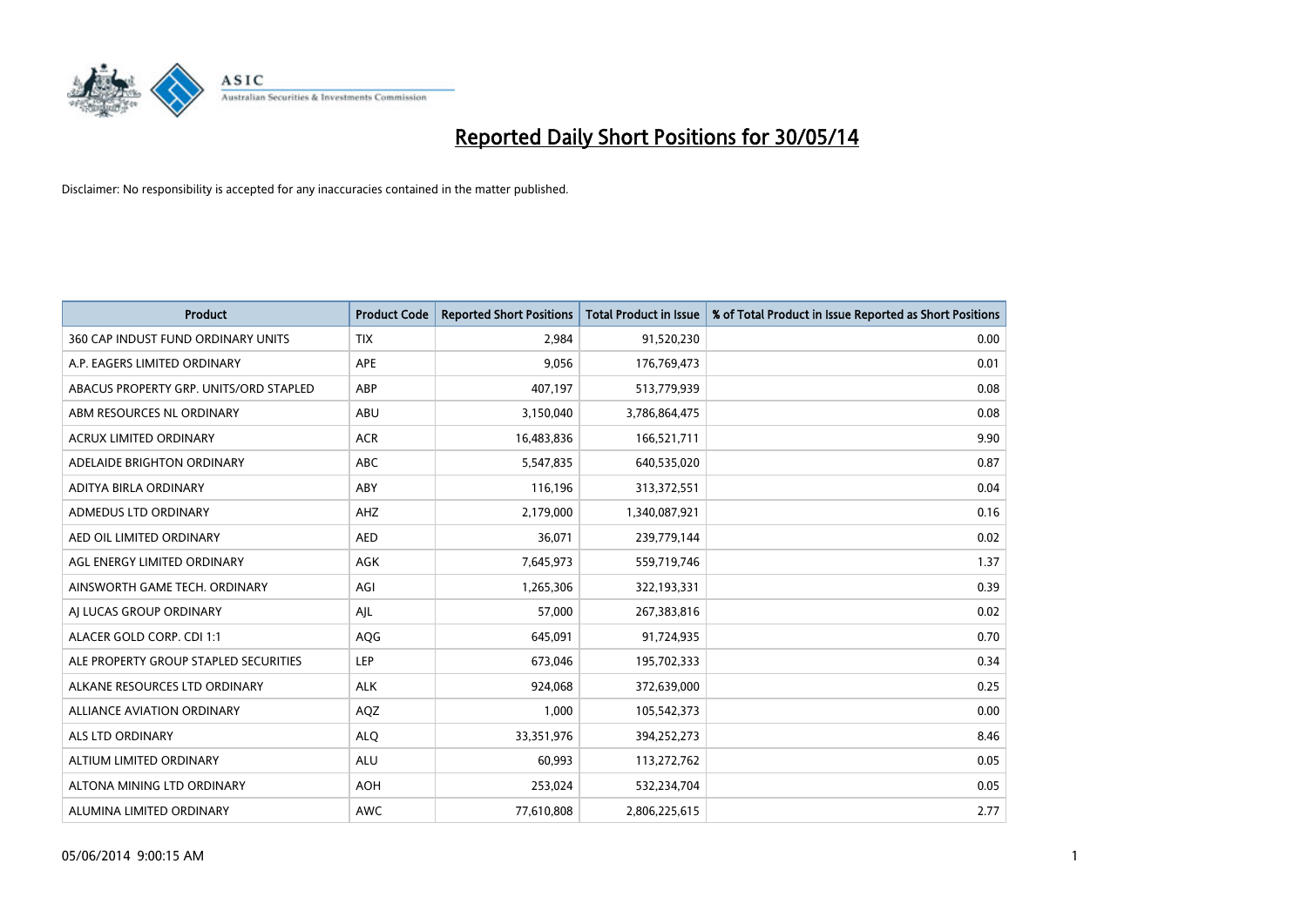

| <b>Product</b>                          | <b>Product Code</b> | <b>Reported Short Positions</b> | <b>Total Product in Issue</b> | % of Total Product in Issue Reported as Short Positions |
|-----------------------------------------|---------------------|---------------------------------|-------------------------------|---------------------------------------------------------|
| AMALGAMATED HOLDINGS ORDINARY           | <b>AHD</b>          | 789                             | 157,859,301                   | 0.00                                                    |
| AMCOM TELECOMM. ORDINARY                | AMM                 | 1,167,129                       | 245,322,894                   | 0.48                                                    |
| AMCOR LIMITED ORDINARY                  | AMC                 | 7,136,873                       | 1,206,684,923                 | 0.59                                                    |
| AMP CAPITAL CHINA ORDINARY UNITS        | AGF                 | 2,413,808                       | 374,593,484                   | 0.64                                                    |
| AMP LIMITED ORDINARY                    | AMP                 | 36,877,614                      | 2,957,737,964                 | 1.25                                                    |
| ANSELL LIMITED ORDINARY                 | <b>ANN</b>          | 5,172,012                       | 152,937,881                   | 3.38                                                    |
| ANTARES ENERGY LTD ORDINARY             | AZZ                 | 475,446                         | 255,000,000                   | 0.19                                                    |
| ANZ BANKING GRP LTD ORDINARY            | ANZ                 | 14,100,701                      | 2,744,135,231                 | 0.51                                                    |
| APA GROUP STAPLED SECURITIES            | <b>APA</b>          | 22,243,706                      | 835,750,807                   | 2.66                                                    |
| APN NEWS & MEDIA ORDINARY               | <b>APN</b>          | 3,722,882                       | 1,029,041,356                 | 0.36                                                    |
| AQUARIUS PLATINUM. ORDINARY             | <b>AOP</b>          | 5,236,258                       | 1,464,310,359                 | 0.36                                                    |
| AQUILA RESOURCES ORDINARY               | <b>AQA</b>          | 4,372,875                       | 411,804,442                   | 1.06                                                    |
| ARAFURA RESOURCE LTD ORDINARY           | ARU                 | $\overline{2}$                  | 441,270,644                   | 0.00                                                    |
| ARB CORPORATION ORDINARY                | ARP                 | 1,772,037                       | 72,493,302                    | 2.44                                                    |
| ARDENT LEISURE GROUP STAPLED SECURITIES | AAD                 | 5,255,459                       | 405,055,708                   | 1.30                                                    |
| ARENA REIT. ORDINARY UNITS              | ARF                 | 7,000                           | 211,495,653                   | 0.00                                                    |
| ARISTOCRAT LEISURE ORDINARY             | ALL                 | 7,968,556                       | 551,418,047                   | 1.45                                                    |
| ARRIUM LTD ORDINARY                     | ARI                 | 21,841,019                      | 1,366,183,142                 | 1.60                                                    |
| ASCIANO LIMITED ORDINARY                | <b>AIO</b>          | 8,319,119                       | 975,385,664                   | 0.85                                                    |
| ASG GROUP LIMITED ORDINARY              | ASZ                 | 568,838                         | 206,720,839                   | 0.28                                                    |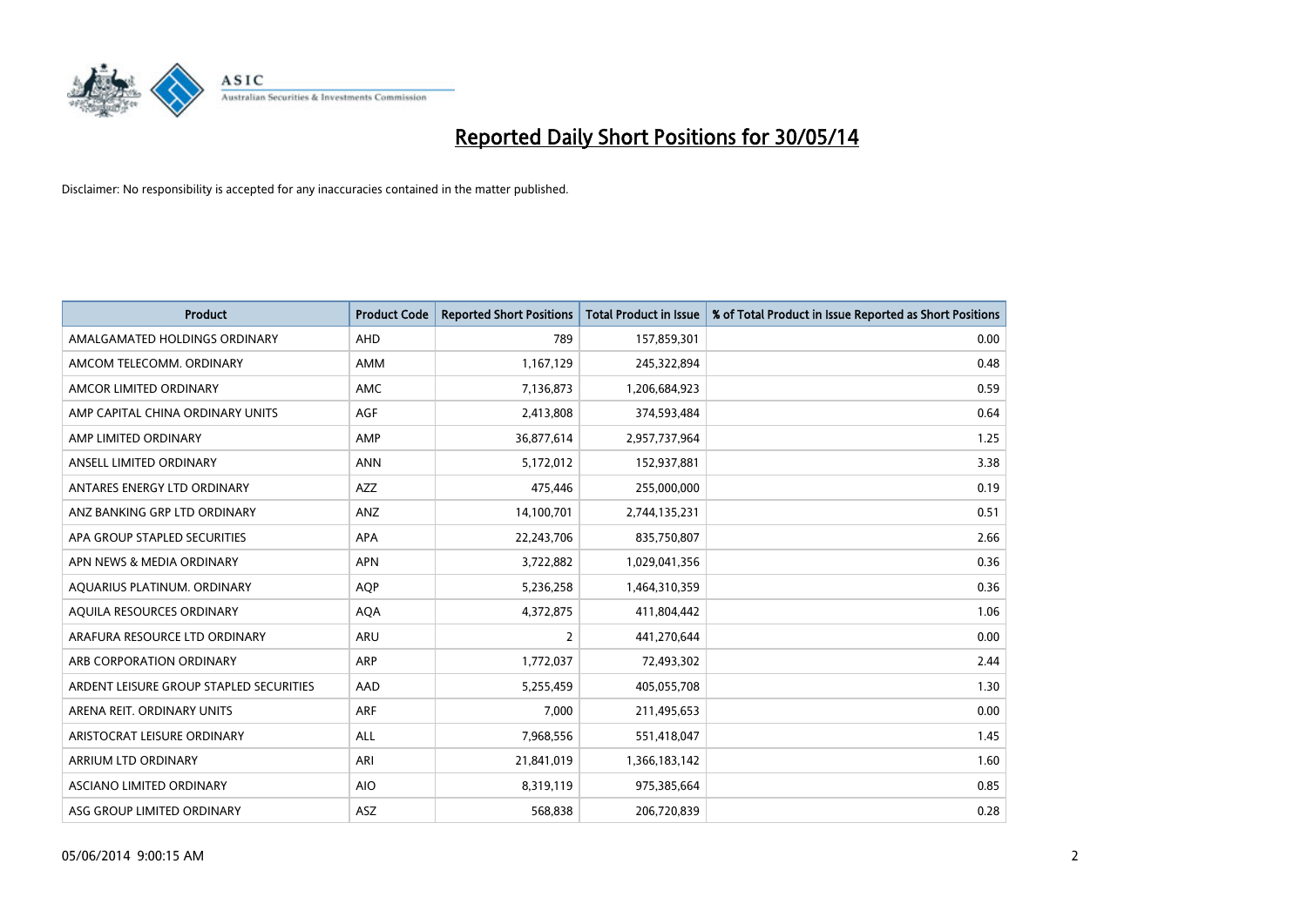

| <b>Product</b>                            | <b>Product Code</b> | <b>Reported Short Positions</b> | <b>Total Product in Issue</b> | % of Total Product in Issue Reported as Short Positions |
|-------------------------------------------|---------------------|---------------------------------|-------------------------------|---------------------------------------------------------|
| ASPEN GROUP ORD/UNITS STAPLED             | APZ                 | 15,616                          | 119,948,774                   | 0.01                                                    |
| ASTRO JAP PROP GROUP STAPLED US PROHIBIT. | AJA                 | 33,014                          | 67,211,752                    | 0.05                                                    |
| ASX LIMITED ORDINARY                      | ASX                 | 5,218,920                       | 193,595,162                   | 2.70                                                    |
| ATLAS IRON LIMITED ORDINARY               | <b>AGO</b>          | 78,568,157                      | 915,496,158                   | 8.58                                                    |
| ATRUM COAL NL ORDINARY                    | ATU                 | 343,314                         | 76,305,842                    | 0.45                                                    |
| AUCKLAND INTERNATION ORDINARY             | AIA                 | 3,669                           | 1,190,484,097                 | 0.00                                                    |
| AURIZON HOLDINGS LTD ORDINARY             | AZJ                 | 53,661,540                      | 2,137,284,503                 | 2.51                                                    |
| AURORA OIL & GAS ORDINARY                 | <b>AUT</b>          | 640,218                         | 448,785,778                   | 0.14                                                    |
| AUSDRILL LIMITED ORDINARY                 | ASL                 | 26,717,791                      | 312,277,224                   | 8.56                                                    |
| AUSENCO LIMITED ORDINARY                  | AAX                 | 3,872,367                       | 168,449,799                   | 2.30                                                    |
| AUSTAL LIMITED ORDINARY                   | ASB                 | 261,449                         | 346, 379, 377                 | 0.08                                                    |
| AUSTBROKERS HOLDINGS ORDINARY             | <b>AUB</b>          | 27,042                          | 59,955,596                    | 0.05                                                    |
| AUSTIN ENGINEERING ORDINARY               | ANG                 | 840,063                         | 84,274,004                    | 1.00                                                    |
| AUSTRALAND PROPERTY STAPLED SECURITY      | <b>ALZ</b>          | 1,065,359                       | 578,984,528                   | 0.18                                                    |
| AUSTRALIAN AGRICULT. ORDINARY             | <b>AAC</b>          | 3,095,277                       | 532,474,721                   | 0.58                                                    |
| <b>AUSTRALIAN EDUCATION UNITS</b>         | <b>AEU</b>          | 13                              | 205,069,661                   | 0.00                                                    |
| AUSTRALIAN FOUNDAT. ORDINARY              | AFI                 | 100                             | 1,049,055,166                 | 0.00                                                    |
| AUSTRALIAN INFR LTD ORDINARY              | <b>AIX</b>          | 14,364                          | 620,733,944                   | 0.00                                                    |
| AUSTRALIAN PHARM, ORDINARY                | API                 | 10,826,539                      | 488,115,883                   | 2.22                                                    |
| AUTOMOTIVE HOLDINGS ORDINARY              | AHE                 | 161,027                         | 306,437,941                   | 0.05                                                    |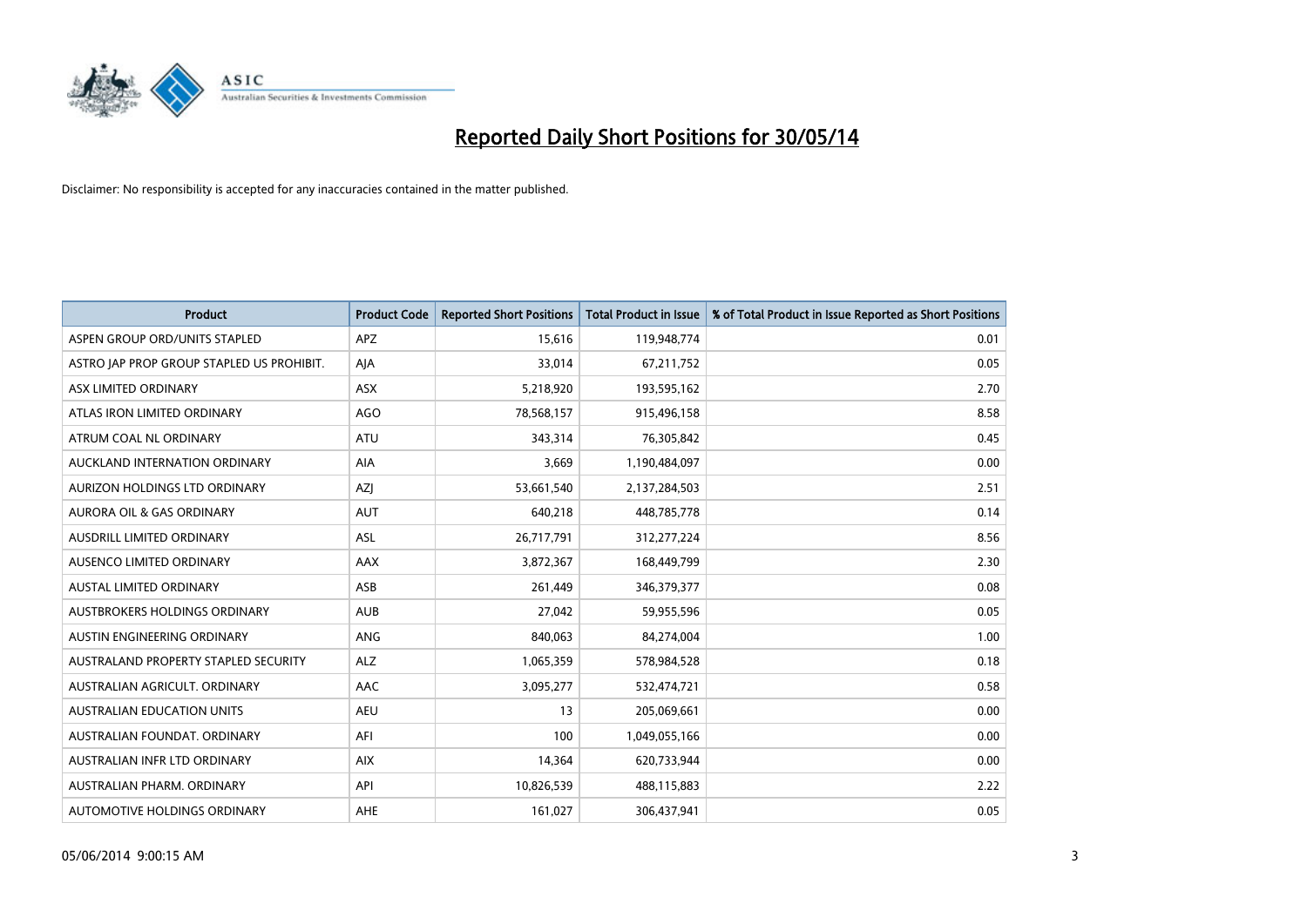

| <b>Product</b>                       | <b>Product Code</b> | <b>Reported Short Positions</b> | <b>Total Product in Issue</b> | % of Total Product in Issue Reported as Short Positions |
|--------------------------------------|---------------------|---------------------------------|-------------------------------|---------------------------------------------------------|
| AVEO GROUP STAPLED SECURITIES        | <b>AOG</b>          | 11,329,950                      | 500,111,460                   | 2.27                                                    |
| AWE LIMITED ORDINARY                 | <b>AWE</b>          | 888,912                         | 522,696,385                   | 0.17                                                    |
| <b>AZONTO PET LTD ORDINARY</b>       | <b>APY</b>          | 1                               | 1,158,625,100                 | 0.00                                                    |
| AZUMAH RESOURCES ORDINARY            | <b>AZM</b>          | 1                               | 356,189,096                   | 0.00                                                    |
| <b>BANDANNA ENERGY ORDINARY</b>      | <b>BND</b>          | 23,168,751                      | 528,481,199                   | 4.38                                                    |
| BANK OF QUEENSLAND. ORDINARY         | <b>BOO</b>          | 1,856,133                       | 362,516,534                   | 0.51                                                    |
| <b>BANNERMAN RESOURCES ORDINARY</b>  | <b>BMN</b>          | 300,047                         | 324,938,790                   | 0.09                                                    |
| <b>BASE RES LIMITED ORDINARY</b>     | <b>BSE</b>          | 5,528,789                       | 561,840,029                   | 0.98                                                    |
| <b>BATHURST RES LTD. ORDINARY</b>    | <b>BRL</b>          | 11,584,429                      | 944,931,961                   | 1.23                                                    |
| <b>BC IRON LIMITED ORDINARY</b>      | <b>BCI</b>          | 3,387,986                       | 124,028,630                   | 2.73                                                    |
| BEACH ENERGY LIMITED ORDINARY        | <b>BPT</b>          | 21,298,316                      | 1,291,666,518                 | 1.65                                                    |
| BEADELL RESOURCE LTD ORDINARY        | <b>BDR</b>          | 31,284,282                      | 790,777,280                   | 3.96                                                    |
| <b>BEGA CHEESE LTD ORDINARY</b>      | <b>BGA</b>          | 707,698                         | 152,245,802                   | 0.46                                                    |
| BENDIGO AND ADELAIDE ORDINARY        | <b>BEN</b>          | 11,748,965                      | 433,893,557                   | 2.71                                                    |
| BENTHAM IMF LTD ORDINARY             | <b>IMF</b>          | 5,022,344                       | 165,370,269                   | 3.04                                                    |
| BERKELEY RESOURCES ORDINARY          | <b>BKY</b>          | 61,159                          | 180,361,323                   | 0.03                                                    |
| BETASHARES ASX RES ETF UNITS         | <b>ORE</b>          | 517,432                         | 3,022,150                     | 17.12                                                   |
| <b>BHP BILLITON LIMITED ORDINARY</b> | <b>BHP</b>          | 11,403,295                      | 3,211,691,105                 | 0.36                                                    |
| <b>BIGAIR GROUP LIMITED ORDINARY</b> | <b>BGL</b>          | 39,410                          | 172,872,340                   | 0.02                                                    |
| <b>BILLABONG ORDINARY</b>            | <b>BBG</b>          | 12,569,429                      | 990,370,034                   | 1.27                                                    |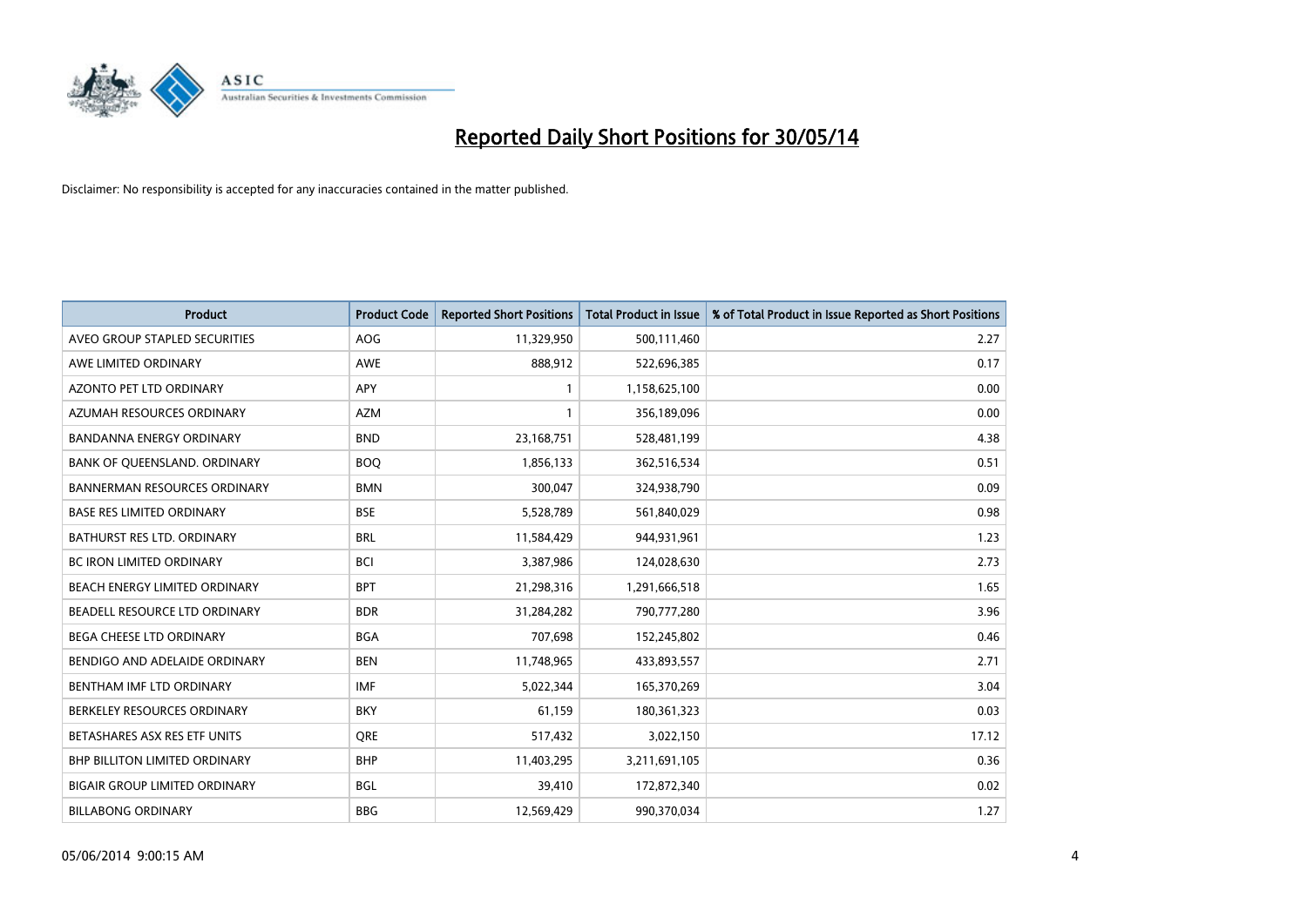

| <b>Product</b>                                | <b>Product Code</b> | <b>Reported Short Positions</b> | <b>Total Product in Issue</b> | % of Total Product in Issue Reported as Short Positions |
|-----------------------------------------------|---------------------|---------------------------------|-------------------------------|---------------------------------------------------------|
| <b>BIONOMICS LIMITED ORDINARY</b>             | <b>BNO</b>          | 110,280                         | 417,342,567                   | 0.03                                                    |
| BLACKMORES LIMITED ORDINARY                   | BKL                 | 7,550                           | 17,113,392                    | 0.04                                                    |
| <b>BLACKTHORN RESOURCES ORD US PROHIBITED</b> | <b>BTR</b>          | 245,589                         | 164,285,950                   | 0.15                                                    |
| BLUESCOPE STEEL LTD ORDINARY                  | <b>BSL</b>          | 3,497,881                       | 558,848,896                   | 0.63                                                    |
| <b>BOART LONGYEAR ORDINARY</b>                | <b>BLY</b>          | 43,054,702                      | 461,163,412                   | 9.34                                                    |
| <b>BORAL LIMITED, ORDINARY</b>                | <b>BLD</b>          | 20,461,607                      | 782,736,249                   | 2.61                                                    |
| <b>BRADKEN LIMITED ORDINARY</b>               | <b>BKN</b>          | 12,973,532                      | 171,027,249                   | 7.59                                                    |
| <b>BRAMBLES LIMITED ORDINARY</b>              | <b>BXB</b>          | 2,044,387                       | 1,562,895,651                 | 0.13                                                    |
| <b>BREVILLE GROUP LTD ORDINARY</b>            | <b>BRG</b>          | 2,233,543                       | 130,095,322                   | 1.72                                                    |
| <b>BRICKWORKS LIMITED ORDINARY</b>            | <b>BKW</b>          | 44,917                          | 148,038,996                   | 0.03                                                    |
| BROCKMAN MINING LTD ORDINARY                  | <b>BCK</b>          | 36                              | 8,381,982,131                 | 0.00                                                    |
| BT INVESTMENT MNGMNT ORDINARY                 | <b>BTT</b>          | 28,640                          | 282,727,073                   | 0.01                                                    |
| <b>BURU ENERGY ORDINARY</b>                   | <b>BRU</b>          | 16,275,668                      | 298,505,530                   | 5.45                                                    |
| <b>BWP TRUST ORDINARY UNITS</b>               | <b>BWP</b>          | 8,024,580                       | 634,395,195                   | 1.26                                                    |
| <b>CABCHARGE AUSTRALIA ORDINARY</b>           | CAB                 | 9,323,976                       | 120,430,683                   | 7.74                                                    |
| <b>CADENCE CAPITAL ORDINARY</b>               | <b>CDM</b>          | 22,291                          | 173,956,164                   | 0.01                                                    |
| CALIBRE GROUP LTD ORDINARY                    | <b>CGH</b>          | 2,293                           | 333,200,148                   | 0.00                                                    |
| CALTEX AUSTRALIA ORDINARY                     | <b>CTX</b>          | 1,368,909                       | 270,000,000                   | 0.51                                                    |
| <b>CAPITOL HEALTH ORDINARY</b>                | CAJ                 | 301,443                         | 431,180,115                   | 0.07                                                    |
| <b>CARDNO LIMITED ORDINARY</b>                | CDD                 | 6,818,959                       | 162,627,638                   | 4.19                                                    |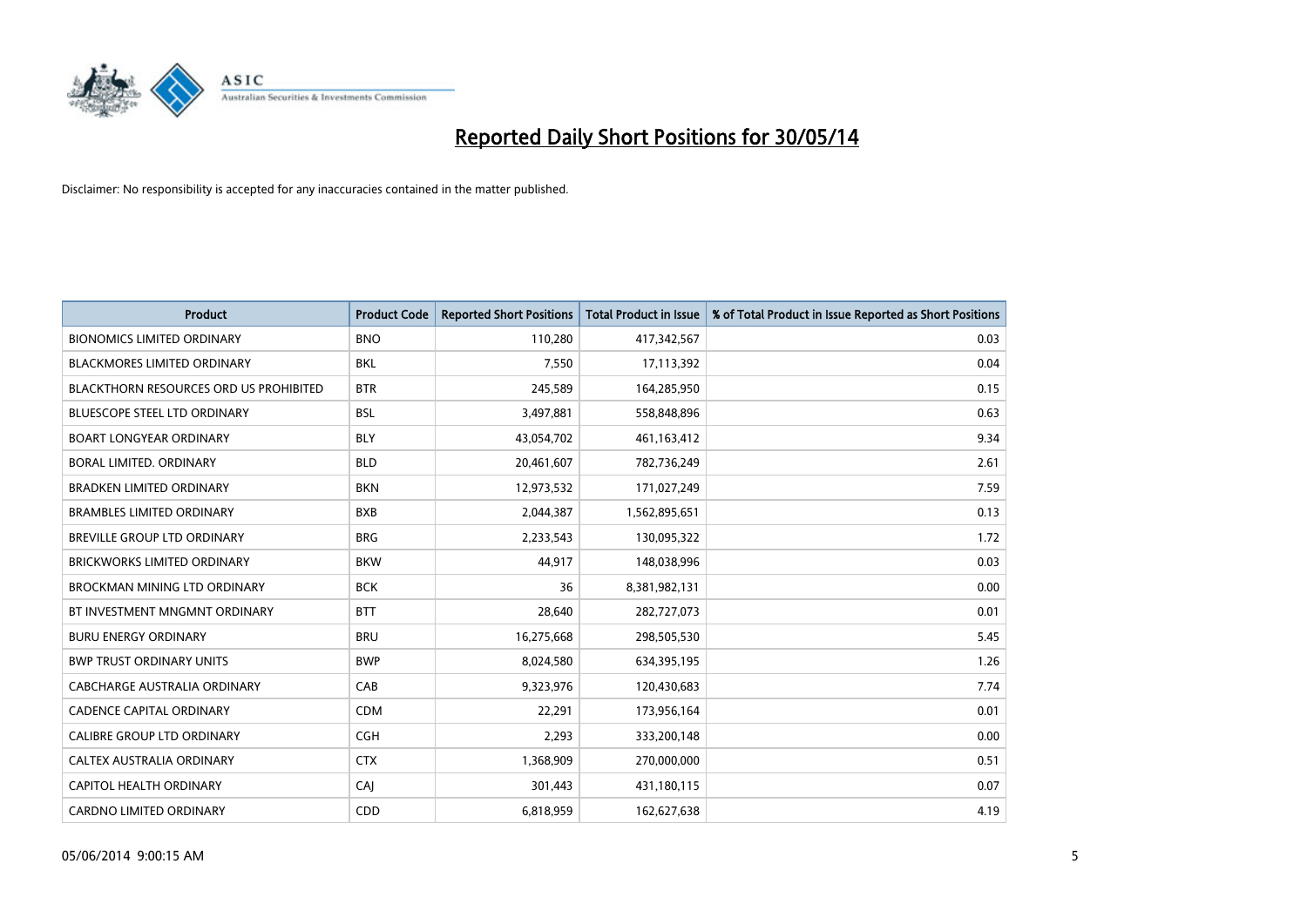

| <b>Product</b>                          | <b>Product Code</b> | <b>Reported Short Positions</b> | <b>Total Product in Issue</b> | % of Total Product in Issue Reported as Short Positions |
|-----------------------------------------|---------------------|---------------------------------|-------------------------------|---------------------------------------------------------|
| <b>CARINDALE PROPERTY UNIT</b>          | <b>CDP</b>          | 2,138                           | 70,000,000                    | 0.00                                                    |
| CARNARVON PETROLEUM ORDINARY            | <b>CVN</b>          | 235,804                         | 987,176,977                   | 0.02                                                    |
| <b>CARNEGIE WAVE ENERGY ORDINARY</b>    | <b>CWE</b>          | 300,000                         | 1,719,339,182                 | 0.02                                                    |
| CARSALES.COM LTD ORDINARY               | <b>CRZ</b>          | 6,693,388                       | 237,818,965                   | 2.81                                                    |
| <b>CASH CONVERTERS ORDINARY</b>         | CCV                 | 11,051,886                      | 428,886,124                   | 2.58                                                    |
| CEDAR WOODS PROP. ORDINARY              | <b>CWP</b>          | 103,484                         | 77,595,785                    | 0.13                                                    |
| CENTRAL PETROLEUM ORDINARY              | <b>CTP</b>          | 1,287,502                       | 348,718,957                   | 0.37                                                    |
| CERAMIC FUEL CELLS ORDINARY             | <b>CFU</b>          | 994,772                         | 2,478,608,474                 | 0.04                                                    |
| CFS RETAIL TRUST GRP STAPLED SECURITIES | <b>CFX</b>          | 68,308,773                      | 3,018,050,810                 | 2.26                                                    |
| CHALLENGER DIV.PRO. STAPLED UNITS       | <b>CDI</b>          | 12,628                          | 214,101,013                   | 0.01                                                    |
| <b>CHALLENGER LIMITED ORDINARY</b>      | <b>CGF</b>          | 1,627,118                       | 530,862,585                   | 0.31                                                    |
| CHANDLER MACLEOD LTD ORDINARY           | <b>CMG</b>          | $\mathbf{1}$                    | 547,985,086                   | 0.00                                                    |
| CHARTER HALL GROUP STAPLED US PROHIBIT. | <b>CHC</b>          | 652,934                         | 347,925,558                   | 0.19                                                    |
| <b>CHARTER HALL RETAIL UNITS</b>        | <b>COR</b>          | 11,789,060                      | 369,040,750                   | 3.19                                                    |
| <b>CHORUS LIMITED ORDINARY</b>          | <b>CNU</b>          | 64,994                          | 396,369,767                   | 0.02                                                    |
| COAL OF AFRICA LTD ORDINARY             | <b>CZA</b>          | 426                             | 1,048,368,613                 | 0.00                                                    |
| <b>COALSPUR MINES LTD ORDINARY</b>      | <b>CPL</b>          | 3,695,061                       | 641,394,435                   | 0.58                                                    |
| COBAR CONSOLIDATED ORDINARY             | CCU                 | 100,000                         | 329,715,353                   | 0.03                                                    |
| COCA-COLA AMATIL ORDINARY               | <b>CCL</b>          | 14,385,298                      | 763,590,249                   | 1.88                                                    |
| COCHLEAR LIMITED ORDINARY               | <b>COH</b>          | 9,791,648                       | 57,062,020                    | 17.16                                                   |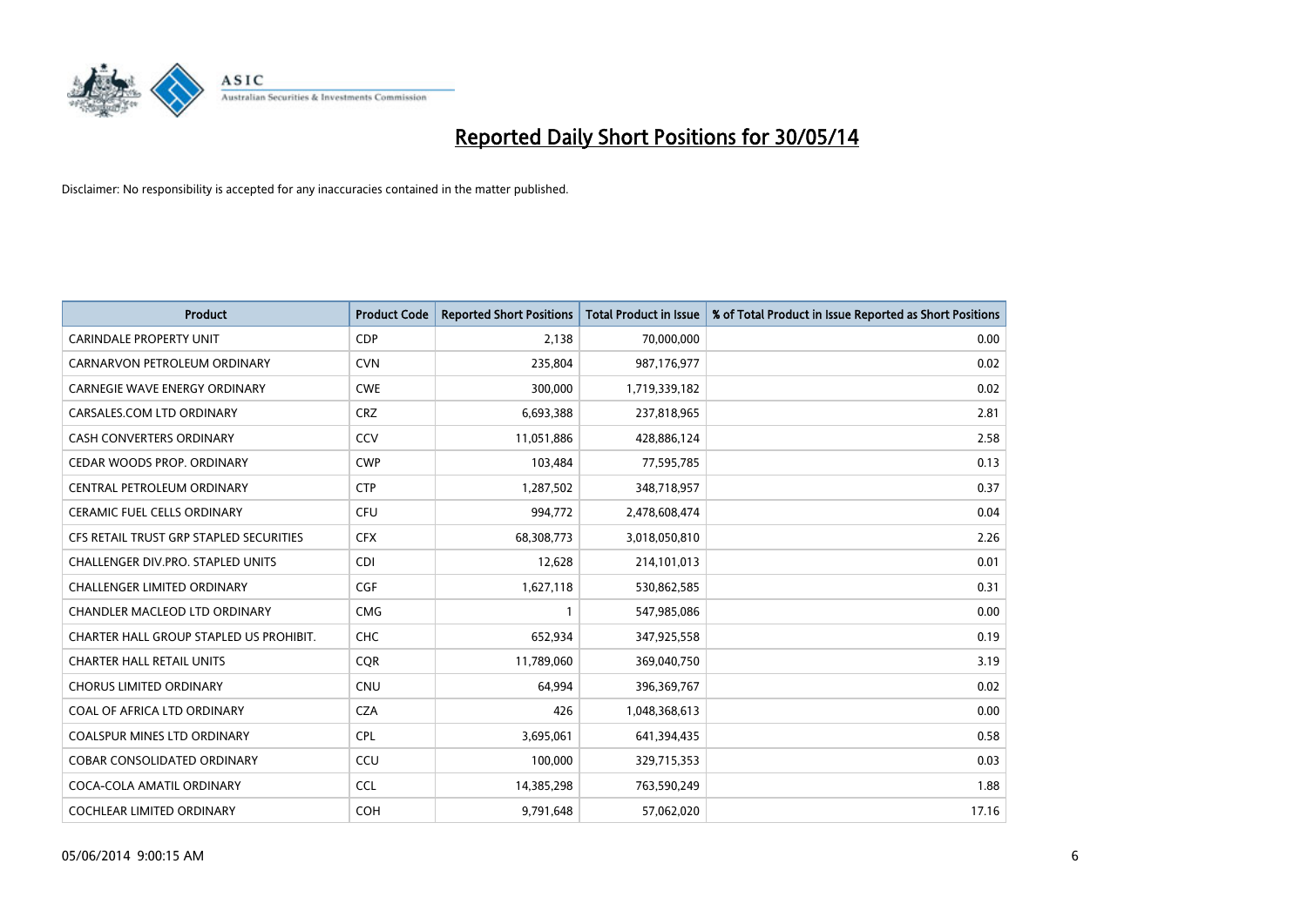

| <b>Product</b>                          | <b>Product Code</b> | <b>Reported Short Positions</b> | <b>Total Product in Issue</b> | % of Total Product in Issue Reported as Short Positions |
|-----------------------------------------|---------------------|---------------------------------|-------------------------------|---------------------------------------------------------|
| <b>COCKATOO COAL ORDINARY</b>           | <b>COK</b>          | 167,987                         | 4,560,196,928                 | 0.00                                                    |
| CODAN LIMITED ORDINARY                  | <b>CDA</b>          | 715,251                         | 176,969,924                   | 0.40                                                    |
| <b>COFFEY INTERNATIONAL ORDINARY</b>    | <b>COF</b>          | 7,994                           | 255,833,165                   | 0.00                                                    |
| <b>COKAL LTD ORDINARY</b>               | <b>CKA</b>          | 7,697                           | 471,103,926                   | 0.00                                                    |
| <b>COLLECTION HOUSE ORDINARY</b>        | <b>CLH</b>          | 2,170,841                       | 129,717,785                   | 1.67                                                    |
| <b>COLLINS FOODS LTD ORDINARY</b>       | <b>CKF</b>          | 16,207                          | 93,000,003                    | 0.02                                                    |
| COMMONWEALTH BANK, ORDINARY             | <b>CBA</b>          | 9,969,215                       | 1,621,319,194                 | 0.61                                                    |
| <b>COMPASS RESOURCES ORDINARY</b>       | <b>CMR</b>          | 7,472                           | 1,403,744,100                 | 0.00                                                    |
| <b>COMPUTERSHARE LTD ORDINARY</b>       | <b>CPU</b>          | 14,237,150                      | 556,203,079                   | 2.56                                                    |
| <b>CORP TRAVEL LIMITED ORDINARY</b>     | <b>CTD</b>          | 198,775                         | 89,890,762                    | 0.22                                                    |
| COVER-MORE GRP LTD ORDINARY             | <b>CVO</b>          | 1,808,145                       | 317,750,000                   | 0.57                                                    |
| <b>CREDIT CORP GROUP ORDINARY</b>       | <b>CCP</b>          | 354,487                         | 46,131,882                    | 0.77                                                    |
| <b>CROMWELL PROP STAPLED SECURITIES</b> | <b>CMW</b>          | 18,348,392                      | 1,727,280,850                 | 1.06                                                    |
| <b>CROWE HORWATH AUS ORDINARY</b>       | <b>CRH</b>          | 675,076                         | 273,005,429                   | 0.25                                                    |
| <b>CROWN RESORTS LTD ORDINARY</b>       | <b>CWN</b>          | 3,958,169                       | 728,394,185                   | 0.54                                                    |
| <b>CSG LIMITED ORDINARY</b>             | CSV                 | 201,816                         | 278,973,075                   | 0.07                                                    |
| <b>CSL LIMITED ORDINARY</b>             | <b>CSL</b>          | 1,288,145                       | 478,912,556                   | 0.27                                                    |
| <b>CSR LIMITED ORDINARY</b>             | <b>CSR</b>          | 15,055,873                      | 506,000,315                   | 2.98                                                    |
| <b>CUDECO LIMITED ORDINARY</b>          | <b>CDU</b>          | 9,137,587                       | 234,583,408                   | 3.90                                                    |
| DART ENERGY LTD ORDINARY                | <b>DTE</b>          | 313,170                         | 1,108,752,733                 | 0.03                                                    |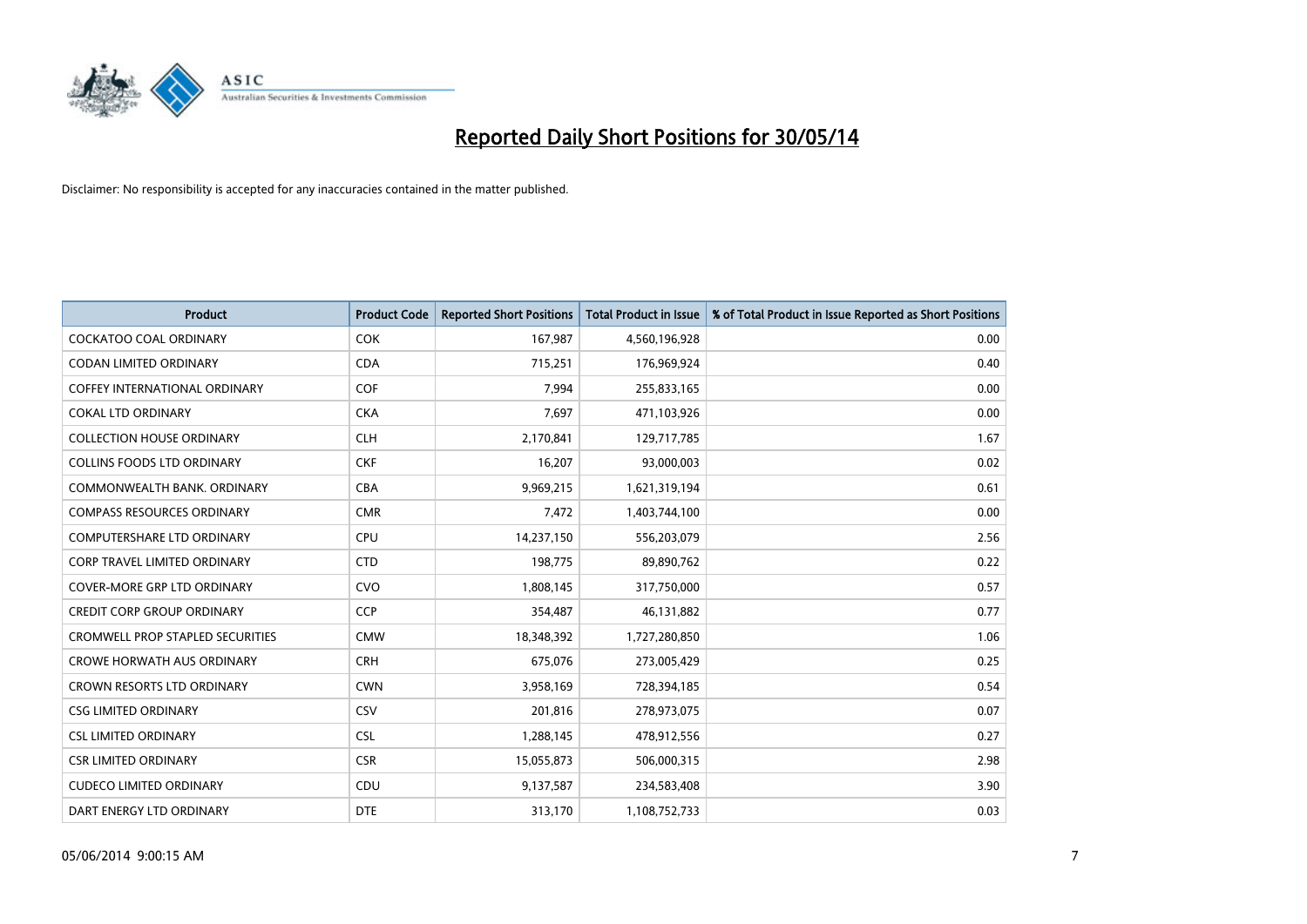

| <b>Product</b>                     | <b>Product Code</b> | <b>Reported Short Positions</b> | <b>Total Product in Issue</b> | % of Total Product in Issue Reported as Short Positions |
|------------------------------------|---------------------|---------------------------------|-------------------------------|---------------------------------------------------------|
| DATA#3 LIMITED ORDINARY            | <b>DTL</b>          | 279,883                         | 153,974,950                   | 0.18                                                    |
| DAVID JONES LIMITED ORDINARY       | <b>DIS</b>          | 3,651,233                       | 537,137,845                   | 0.68                                                    |
| DECMIL GROUP LIMITED ORDINARY      | <b>DCG</b>          | 1,086,495                       | 168,657,794                   | 0.64                                                    |
| DEEP YELLOW LIMITED ORDINARY       | <b>DYL</b>          | 840                             | 1,617,041,367                 | 0.00                                                    |
| DEXUS PROPERTY GROUP STAPLED UNITS | <b>DXS</b>          | 12,944,101                      | 5,433,110,810                 | 0.24                                                    |
| DICK SMITH HLDGS ORDINARY          | <b>DSH</b>          | 15,640,218                      | 236,511,364                   | 6.61                                                    |
| DISCOVERY METALS LTD ORDINARY      | <b>DML</b>          | 1,331,610                       | 560,034,418                   | 0.24                                                    |
| DOMINO PIZZA ENTERPR ORDINARY      | <b>DMP</b>          | 2,095,114                       | 85,915,713                    | 2.44                                                    |
| DONACO INTERNATIONAL ORDINARY      | <b>DNA</b>          | 3,956,804                       | 460,178,463                   | 0.86                                                    |
| DOWNER EDI LIMITED ORDINARY        | <b>DOW</b>          | 13,697,229                      | 435,399,975                   | 3.15                                                    |
| DRAGON MINING LTD ORDINARY         | <b>DRA</b>          | 147                             | 88,840,613                    | 0.00                                                    |
| DRILLSEARCH ENERGY ORDINARY        | <b>DLS</b>          | 20,970,177                      | 432,965,895                   | 4.84                                                    |
| DUET GROUP STAPLED US PROHIBIT.    | <b>DUE</b>          | 7,623,309                       | 1,317,809,323                 | 0.58                                                    |
| DULUXGROUP LIMITED ORDINARY        | <b>DLX</b>          | 11,775,852                      | 381,093,950                   | 3.09                                                    |
| <b>DWS LTD ORDINARY</b>            | <b>DWS</b>          | 86,450                          | 132,362,763                   | 0.07                                                    |
| ECHO ENTERTAINMENT ORDINARY        | EGP                 | 11,724,393                      | 825,672,730                   | 1.42                                                    |
| ELDERS LIMITED ORDINARY            | <b>ELD</b>          | 19,825,545                      | 455,013,329                   | 4.36                                                    |
| ELEMENTAL MINERALS ORDINARY        | <b>ELM</b>          | 154,951                         | 305,063,391                   | 0.05                                                    |
| <b>EMECO HOLDINGS ORDINARY</b>     | <b>EHL</b>          | 11,435,648                      | 599,675,707                   | 1.91                                                    |
| <b>ENDEAVOUR MIN CORP CDI 1:1</b>  | <b>EVR</b>          | 35,887                          | 58,567,618                    | 0.06                                                    |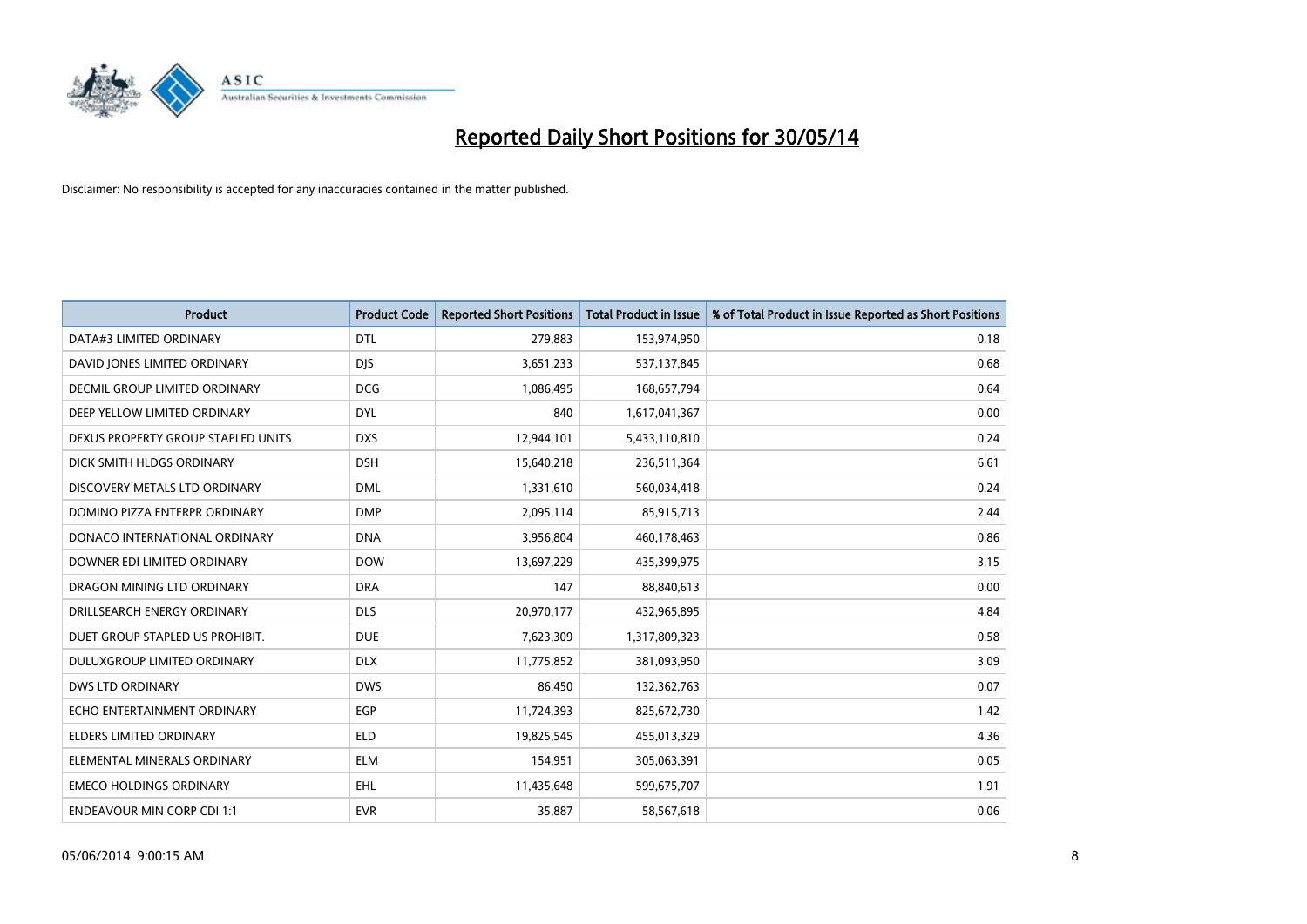

| <b>Product</b>                         | <b>Product Code</b> | <b>Reported Short Positions</b> | <b>Total Product in Issue</b> | % of Total Product in Issue Reported as Short Positions |
|----------------------------------------|---------------------|---------------------------------|-------------------------------|---------------------------------------------------------|
| ENERGY RESOURCES ORDINARY 'A'          | <b>ERA</b>          | 9,287,579                       | 517,725,062                   | 1.79                                                    |
| <b>ENERGY WORLD CORPOR, ORDINARY</b>   | <b>EWC</b>          | 43,850,754                      | 1,734,166,672                 | 2.53                                                    |
| <b>ENVESTRA LIMITED ORDINARY</b>       | <b>ENV</b>          | 1,349,524                       | 1,796,808,474                 | 0.08                                                    |
| <b>ENVIROMISSION LTD ORDINARY</b>      | <b>EVM</b>          | 95,450                          | 510,348,163                   | 0.02                                                    |
| EQUATORIAL RES LTD ORDINARY            | EQX                 | 174                             | 122,185,353                   | 0.00                                                    |
| EQUITY TRUSTEES ORDINARY               | EQT                 | 39                              | 19,104,667                    | 0.00                                                    |
| ERM POWER LIMITED ORDINARY             | EPW                 | 387,687                         | 239,269,727                   | 0.16                                                    |
| ESERVGLOBAL LIMITED ORDINARY           | ESV                 | 5,550                           | 253,545,997                   | 0.00                                                    |
| ETHANE PIPELINE STAPLED SECURITIES     | <b>EPX</b>          | 4,168                           | 69,302,275                    | 0.01                                                    |
| EVOLUTION MINING LTD ORDINARY          | <b>EVN</b>          | 30,733,867                      | 709,989,453                   | 4.33                                                    |
| FAIRFAX MEDIA LTD ORDINARY             | <b>FXI</b>          | 73,613,116                      | 2,351,955,725                 | 3.13                                                    |
| <b>FANTASTIC HOLDINGS ORDINARY</b>     | <b>FAN</b>          | 18,791                          | 103,068,398                   | 0.02                                                    |
| <b>FAR LTD ORDINARY</b>                | <b>FAR</b>          | 29,160,783                      | 2,499,846,742                 | 1.17                                                    |
| FEDERATION CNTRES ORD/UNIT STAPLED SEC | <b>FDC</b>          | 5,455,535                       | 1,427,641,565                 | 0.38                                                    |
| FINBAR GROUP LIMITED ORDINARY          | <b>FRI</b>          | 862                             | 227,018,204                   | 0.00                                                    |
| FISHER & PAYKEL H. ORDINARY            | <b>FPH</b>          | 4,970                           | 551,174,984                   | 0.00                                                    |
| FLEETWOOD CORP ORDINARY                | <b>FWD</b>          | 2,181,661                       | 60,581,211                    | 3.60                                                    |
| FLETCHER BUILDING ORDINARY             | <b>FBU</b>          | 1,567,499                       | 687,854,788                   | 0.23                                                    |
| FLEXIGROUP LIMITED ORDINARY            | <b>FXL</b>          | 1,818,966                       | 304,096,060                   | 0.60                                                    |
| FLIGHT CENTRE TRAVEL ORDINARY          | <b>FLT</b>          | 6,415,889                       | 100,562,587                   | 6.38                                                    |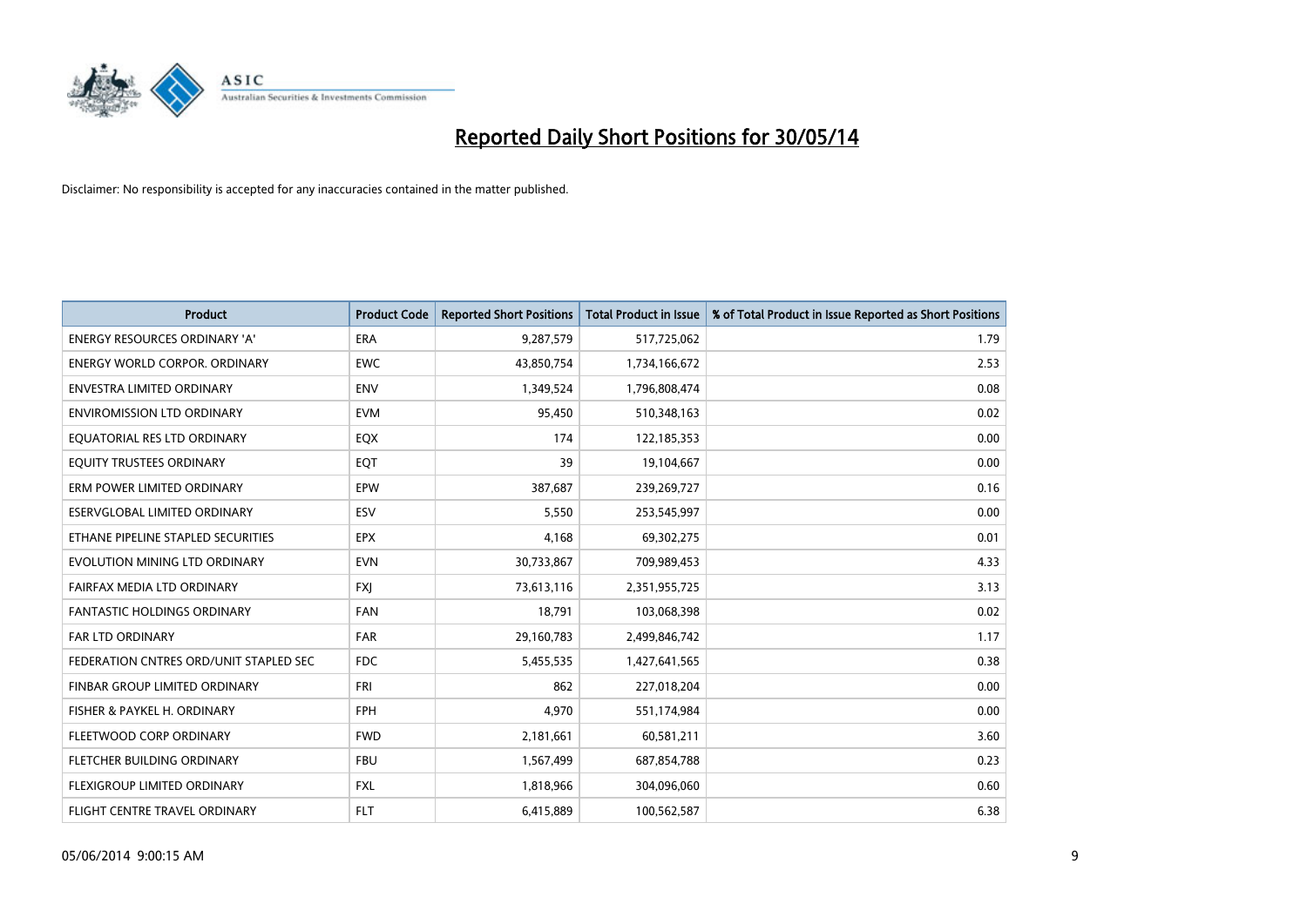

| <b>Product</b>                             | <b>Product Code</b> | <b>Reported Short Positions</b> | <b>Total Product in Issue</b> | % of Total Product in Issue Reported as Short Positions |
|--------------------------------------------|---------------------|---------------------------------|-------------------------------|---------------------------------------------------------|
| <b>FLINDERS MINES LTD ORDINARY</b>         | <b>FMS</b>          | 20,956,691                      | 2,400,995,602                 | 0.87                                                    |
| FOCUS MINERALS LTD ORDINARY                | <b>FML</b>          | 1,936,223                       | 9,137,375,877                 | 0.02                                                    |
| FONTERRA SHARE FUND ORDINARY UNITS         | <b>FSF</b>          | 31                              | 106,913,918                   | 0.00                                                    |
| FORGE GROUP LIMITED ORDINARY               | FGE                 | 2,453,745                       | 86,169,014                    | 2.85                                                    |
| <b>FORTESCUE METALS GRP ORDINARY</b>       | <b>FMG</b>          | 162,460,797                     | 3,113,798,151                 | 5.22                                                    |
| FREEDOM FOOD LTD ORDINARY                  | <b>FNP</b>          | 13,870                          | 150,578,705                   | 0.01                                                    |
| FREELANCER LTD ORDINARY                    | <b>FLN</b>          | 6                               | 436,500,000                   | 0.00                                                    |
| <b>G.U.D. HOLDINGS ORDINARY</b>            | GUD                 | 2,520,030                       | 71,066,740                    | 3.55                                                    |
| <b>G8 EDUCATION LIMITED ORDINARY</b>       | <b>GEM</b>          | 9,962,649                       | 327,354,270                   | 3.04                                                    |
| <b>GALAXY RESOURCES ORDINARY</b>           | <b>GXY</b>          | 372,975                         | 1,027,077,829                 | 0.04                                                    |
| <b>GDI PROPERTY GRP STAPLED SECURITIES</b> | GDI                 | 2,486                           | 567,575,025                   | 0.00                                                    |
| <b>GENESIS ENERGY LTD ORDINARY</b>         | <b>GNE</b>          | 9,000                           | 1,000,000,000                 | 0.00                                                    |
| <b>GENETIC TECHNOLOGIES ORDINARY</b>       | GTG                 | 1,526,430                       | 588,831,502                   | 0.26                                                    |
| <b>GENWORTH MORTGAGE ORDINARY</b>          | <b>GMA</b>          | 217,154                         | 650,000,000                   | 0.03                                                    |
| <b>GEODYNAMICS LIMITED ORDINARY</b>        | GDY                 | 819                             | 435,880,130                   | 0.00                                                    |
| GI DYNAMICS, INC CDI US PROHIBITED         | GID                 | 282,079                         | 464,182,730                   | 0.06                                                    |
| <b>GINDALBIE METALS LTD ORDINARY</b>       | GBG                 | 37,223,935                      | 1,493,660,842                 | 2.49                                                    |
| <b>GOLD ROAD RES LTD ORDINARY</b>          | GOR                 | 800,000                         | 513,619,042                   | 0.16                                                    |
| <b>GOODMAN FIELDER, ORDINARY</b>           | GFF                 | 15,803,847                      | 1,955,559,207                 | 0.81                                                    |
| <b>GOODMAN GROUP STAPLED</b>               | <b>GMG</b>          | 4,905,416                       | 1,727,685,976                 | 0.28                                                    |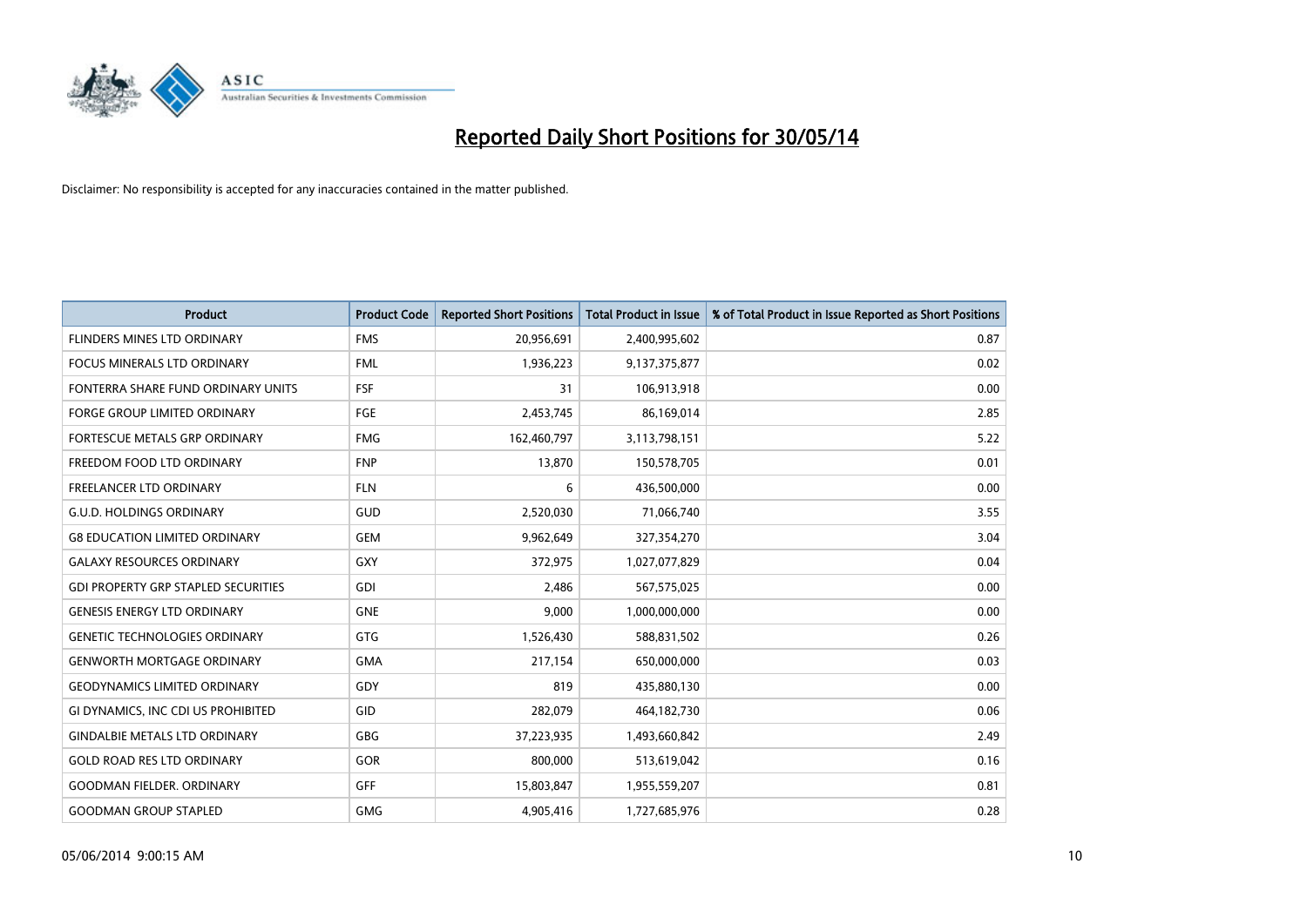

| <b>Product</b>                                   | <b>Product Code</b> | <b>Reported Short Positions</b> | <b>Total Product in Issue</b> | % of Total Product in Issue Reported as Short Positions |
|--------------------------------------------------|---------------------|---------------------------------|-------------------------------|---------------------------------------------------------|
| <b>GPT GROUP STAPLED SEC.</b>                    | GPT                 | 5,766,145                       | 1,685,460,955                 | 0.34                                                    |
| <b>GRAINCORP LIMITED A CLASS ORDINARY</b>        | <b>GNC</b>          | 7,769,902                       | 228,855,628                   | 3.40                                                    |
| <b>GRANGE RESOURCES, ORDINARY</b>                | <b>GRR</b>          | 6,928,752                       | 1,157,097,869                 | 0.60                                                    |
| <b>GREENCROSS LIMITED ORDINARY</b>               | <b>GXL</b>          | 127,993                         | 90,893,174                    | 0.14                                                    |
| <b>GREENLAND MIN EN LTD ORDINARY</b>             | GGG                 | 3,735,730                       | 576,452,827                   | 0.65                                                    |
| <b>GROWTHPOINT PROPERTY ORD/UNIT STAPLED SEC</b> | GOZ                 | 1,282,843                       | 488,029,437                   | 0.26                                                    |
| <b>GRYPHON MINERALS LTD ORDINARY</b>             | <b>GRY</b>          | 4,232,288                       | 401,011,505                   | 1.06                                                    |
| <b>GUILDFORD COAL LTD ORDINARY</b>               | <b>GUF</b>          | 743,115                         | 761,857,020                   | 0.10                                                    |
| <b>GWA GROUP LTD ORDINARY</b>                    | <b>GWA</b>          | 14,295,313                      | 306,533,770                   | 4.66                                                    |
| <b>HARVEY NORMAN ORDINARY</b>                    | <b>HVN</b>          | 61,475,044                      | 1,062,316,784                 | 5.79                                                    |
| <b>HENDERSON GROUP CDI 1:1</b>                   | <b>HGG</b>          | 2,538,058                       | 655,128,628                   | 0.39                                                    |
| HFA HOLDINGS LIMITED ORDINARY                    | <b>HFA</b>          | 3,809                           | 118,738,157                   | 0.00                                                    |
| HIGHLANDS PACIFIC ORDINARY                       | <b>HIG</b>          | 3,153                           | 854,261,346                   | 0.00                                                    |
| HILLGROVE RES LTD ORDINARY                       | <b>HGO</b>          | 784,270                         | 1,180,889,221                 | 0.07                                                    |
| HORIZON OIL LIMITED ORDINARY                     | <b>HZN</b>          | 78,388,328                      | 1,301,981,265                 | 6.02                                                    |
| HOTEL PROPERTY STAPLED                           | <b>HPI</b>          | 59,637                          | 132,870,000                   | 0.04                                                    |
| <b>IBUY GROUP LTD ORDINARY</b>                   | <b>IBY</b>          | 2,614,056                       | 425,843,536                   | 0.61                                                    |
| <b>ICAR ASIA LTD ORDINARY</b>                    | ICQ                 | 36,659                          | 121,889,834                   | 0.03                                                    |
| <b>ICON ENERGY LIMITED ORDINARY</b>              | <b>ICN</b>          | 27,075                          | 615,774,351                   | 0.00                                                    |
| <b>IINET LIMITED ORDINARY</b>                    | <b>IIN</b>          | 3,977,722                       | 161,238,847                   | 2.47                                                    |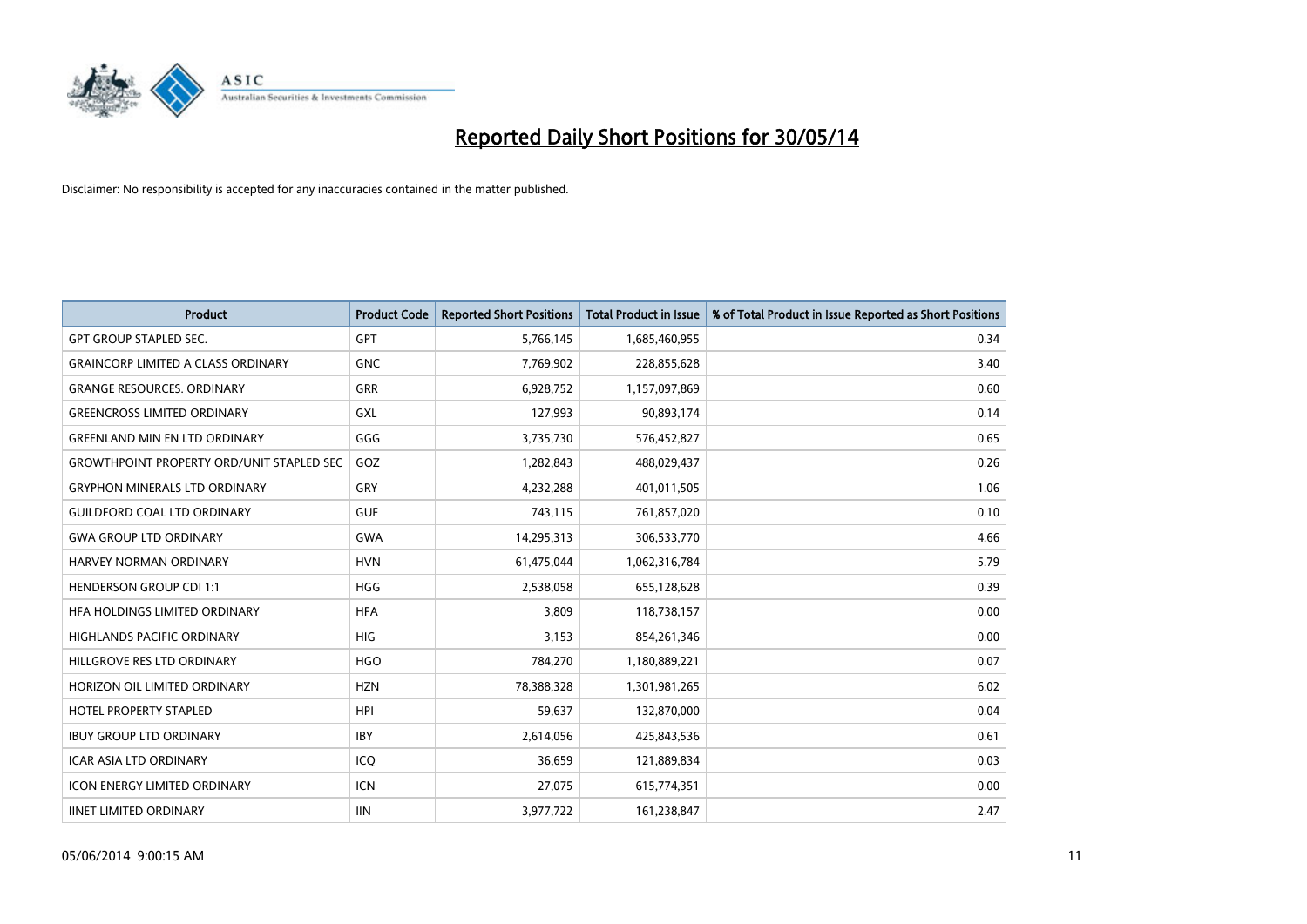

| <b>Product</b>                                | <b>Product Code</b> | <b>Reported Short Positions</b> | <b>Total Product in Issue</b> | % of Total Product in Issue Reported as Short Positions |
|-----------------------------------------------|---------------------|---------------------------------|-------------------------------|---------------------------------------------------------|
| ILUKA RESOURCES ORDINARY                      | <b>ILU</b>          | 39,236,317                      | 418,700,517                   | 9.37                                                    |
| <b>IMDEX LIMITED ORDINARY</b>                 | <b>IMD</b>          | 4,182,135                       | 212,110,368                   | 1.97                                                    |
| <b>INCITEC PIVOT ORDINARY</b>                 | IPL                 | 26,473,290                      | 1,644,919,097                 | 1.61                                                    |
| INDEPENDENCE GROUP ORDINARY                   | <b>IGO</b>          | 390,582                         | 233,323,905                   | 0.17                                                    |
| <b>INDO MINES LIMITED ORDINARY</b>            | <b>IDO</b>          | 110,000                         | 538,026,598                   | 0.02                                                    |
| INDOCHINE MINING LTD ORDINARY                 | <b>IDC</b>          | 18,008                          | 1,003,497,126                 | 0.00                                                    |
| <b>INDOPHIL RESOURCES ORDINARY</b>            | <b>IRN</b>          | 105,790                         | 1,203,146,194                 | 0.01                                                    |
| <b>INDUSTRIA REIT STAPLED</b>                 | <b>IDR</b>          | 96,781                          | 125,000,001                   | 0.08                                                    |
| <b>INFIGEN ENERGY STAPLED SECURITIES</b>      | <b>IFN</b>          | 2,985,304                       | 764,993,434                   | 0.39                                                    |
| <b>INFOMEDIA LTD ORDINARY</b>                 | <b>IFM</b>          | 4,480                           | 305,846,855                   | 0.00                                                    |
| INGENIA GROUP STAPLED SECURITIES              | <b>INA</b>          | 1,323,146                       | 676,240,232                   | 0.20                                                    |
| <b>INSURANCE AUSTRALIA ORDINARY</b>           | IAG                 | 21,533,311                      | 2,341,618,048                 | 0.92                                                    |
| <b>INTREPID MINES ORDINARY</b>                | <b>IAU</b>          | 15,060,205                      | 557,162,848                   | 2.70                                                    |
| INTUERI EDU GRP LTD ORDINARY                  | IQE                 | 99,000                          | 100,000,000                   | 0.10                                                    |
| <b>INVESTA OFFICE FUND STAPLED SECURITIES</b> | <b>IOF</b>          | 592,197                         | 614,047,458                   | 0.10                                                    |
| <b>INVOCARE LIMITED ORDINARY</b>              | <b>IVC</b>          | 4,110,686                       | 110,030,298                   | 3.74                                                    |
| <b>IOOF HOLDINGS LTD ORDINARY</b>             | IFL                 | 2,973,967                       | 232,118,034                   | 1.28                                                    |
| <b>IPROPERTY GROUP LTD ORDINARY</b>           | <b>IPP</b>          | 1,783,427                       | 181,579,840                   | 0.98                                                    |
| <b>IRESS LIMITED ORDINARY</b>                 | <b>IRE</b>          | 2,890,780                       | 158,585,126                   | 1.82                                                    |
| <b>IRON ORE HOLDINGS ORDINARY</b>             | <b>IOH</b>          | 26,197                          | 161,174,005                   | 0.02                                                    |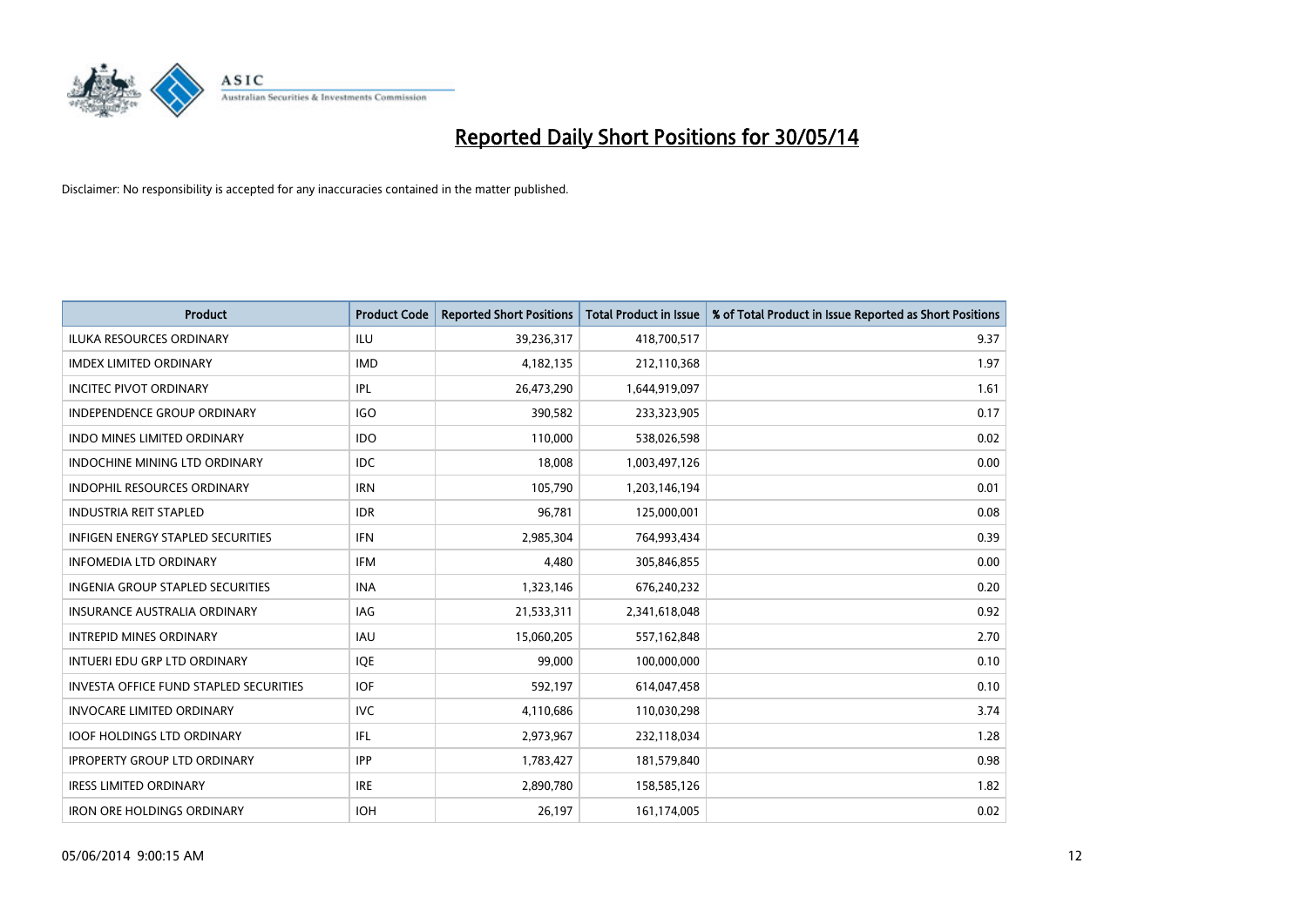

| <b>Product</b>                           | <b>Product Code</b> | <b>Reported Short Positions</b> | <b>Total Product in Issue</b> | % of Total Product in Issue Reported as Short Positions |
|------------------------------------------|---------------------|---------------------------------|-------------------------------|---------------------------------------------------------|
| <b>ISELECT LTD ORDINARY</b>              | <b>ISU</b>          | 331,853                         | 260,889,894                   | 0.13                                                    |
| JAMES HARDIE INDUST CHESS DEPOSITARY INT | <b>IHX</b>          | 4,683,853                       | 445,042,692                   | 1.05                                                    |
| <b>JAPARA HEALTHCARE LT ORDINARY</b>     | JHC                 | 9,656,900                       | 262,500,000                   | 3.68                                                    |
| <b>JB HI-FI LIMITED ORDINARY</b>         | <b>IBH</b>          | 10,189,121                      | 100,385,400                   | 10.15                                                   |
| <b>KAGARA LTD ORDINARY</b>               | <b>KZL</b>          | 4,528,202                       | 798,953,117                   | 0.57                                                    |
| KAROON GAS AUSTRALIA ORDINARY            | <b>KAR</b>          | 14,882,589                      | 255,841,581                   | 5.82                                                    |
| KATHMANDU HOLD LTD ORDINARY              | <b>KMD</b>          | 927,488                         | 200,633,469                   | 0.46                                                    |
| <b>KBL MINING LIMITED ORDINARY</b>       | <b>KBL</b>          | 1,820                           | 393,535,629                   | 0.00                                                    |
| KINGSGATE CONSOLID. ORDINARY             | <b>KCN</b>          | 6,028,474                       | 223,584,937                   | 2.70                                                    |
| KINGSROSE MINING LTD ORDINARY            | <b>KRM</b>          | 354,125                         | 358,611,493                   | 0.10                                                    |
| LEIGHTON HOLDINGS ORDINARY               | LEI                 | 6,790,193                       | 338,503,563                   | 2.01                                                    |
| LEND LEASE GROUP UNIT/ORD STAPLED        | LLC                 | 5,634,401                       | 577,475,833                   | 0.98                                                    |
| LIQUEFIED NATURAL ORDINARY               | <b>LNG</b>          | 581,763                         | 387,256,269                   | 0.15                                                    |
| LUCAPA DIAMOND LTD DEFERRED SETTLEMENT   | <b>LOMDA</b>        | 133,334                         | 159,253,441                   | 0.08                                                    |
| LYCOPODIUM LIMITED ORDINARY              | LYL                 | 1                               | 38,965,103                    | 0.00                                                    |
| <b>LYNAS CORPORATION ORDINARY</b>        | <b>LYC</b>          | 121,148,999                     | 1,961,285,594                 | 6.18                                                    |
| <b>M2 GRP LTD ORDINARY</b>               | <b>MTU</b>          | 17,384,397                      | 180,398,183                   | 9.64                                                    |
| <b>MACA LIMITED ORDINARY</b>             | <b>MLD</b>          | 207,423                         | 202,676,373                   | 0.10                                                    |
| <b>MACMAHON HOLDINGS ORDINARY</b>        | <b>MAH</b>          | 189,964                         | 1,261,699,966                 | 0.02                                                    |
| MACO ATLAS ROADS GRP ORDINARY STAPLED    | <b>MOA</b>          | 5,083,665                       | 487,230,540                   | 1.04                                                    |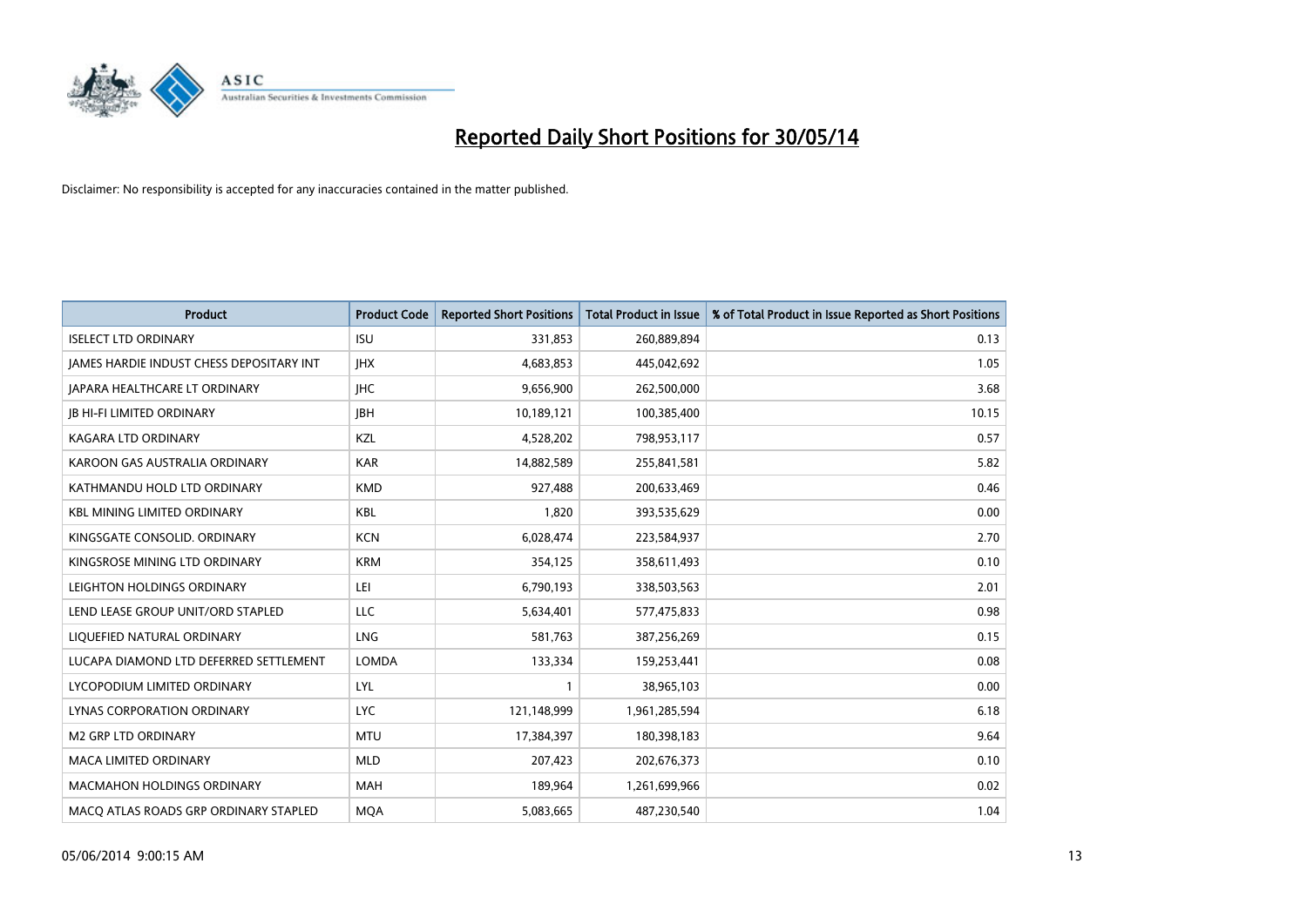

| <b>Product</b>                       | <b>Product Code</b> | <b>Reported Short Positions</b> | <b>Total Product in Issue</b> | % of Total Product in Issue Reported as Short Positions |
|--------------------------------------|---------------------|---------------------------------|-------------------------------|---------------------------------------------------------|
| MACQUARIE GROUP LTD ORDINARY         | MQG                 | 1,598,924                       | 321,111,285                   | 0.50                                                    |
| MAGELLAN FIN GRP LTD ORDINARY        | MFG                 | 2,529,409                       | 158,842,157                   | 1.59                                                    |
| <b>MATRIX C &amp; E LTD ORDINARY</b> | <b>MCE</b>          | 2,885,235                       | 94,555,428                    | 3.05                                                    |
| MAVERICK DRILLING ORDINARY           | <b>MAD</b>          | 6,158,872                       | 533,885,763                   | 1.15                                                    |
| <b>MAXITRANS INDUSTRIES ORDINARY</b> | <b>MXI</b>          | 443,037                         | 185,075,653                   | 0.24                                                    |
| MAYNE PHARMA LTD ORDINARY            | <b>MYX</b>          | 335,914                         | 586,651,477                   | 0.06                                                    |
| MCALEESE LTD ORDINARY                | <b>MCS</b>          | 3,244                           | 287,365,502                   | 0.00                                                    |
| MCMILLAN SHAKESPEARE ORDINARY        | <b>MMS</b>          | 327,642                         | 74,523,965                    | 0.44                                                    |
| <b>MCPHERSON'S LTD ORDINARY</b>      | <b>MCP</b>          | 159,860                         | 95,434,645                    | 0.17                                                    |
| MEDUSA MINING LTD ORDINARY           | <b>MML</b>          | 5,532,526                       | 207,794,301                   | 2.66                                                    |
| MELBOURNE IT LIMITED ORDINARY        | MLB                 | 2                               | 92,944,392                    | 0.00                                                    |
| <b>MERMAID MARINE ORDINARY</b>       | <b>MRM</b>          | 6,438,321                       | 366,766,098                   | 1.76                                                    |
| MESOBLAST LIMITED ORDINARY           | <b>MSB</b>          | 19,882,314                      | 321,616,694                   | 6.18                                                    |
| METALS X LIMITED ORDINARY            | <b>MLX</b>          | 1,172,219                       | 1,655,386,110                 | 0.07                                                    |
| METCASH LIMITED ORDINARY             | <b>MTS</b>          | 97,305,993                      | 888,338,048                   | 10.95                                                   |
| METMINCO LIMITED ORDINARY            | <b>MNC</b>          | 142,147                         | 1,749,543,023                 | 0.01                                                    |
| MIGHTY RIVER POWER ORDINARY          | <b>MYT</b>          | 3,674,411                       | 1,400,012,517                 | 0.26                                                    |
| MINCOR RESOURCES NL ORDINARY         | <b>MCR</b>          | 43,657                          | 188,208,274                   | 0.02                                                    |
| MINERAL DEPOSITS ORDINARY            | <b>MDL</b>          | 713,977                         | 103,538,786                   | 0.69                                                    |
| MINERAL RESOURCES. ORDINARY          | <b>MIN</b>          | 9,569,047                       | 186,556,246                   | 5.13                                                    |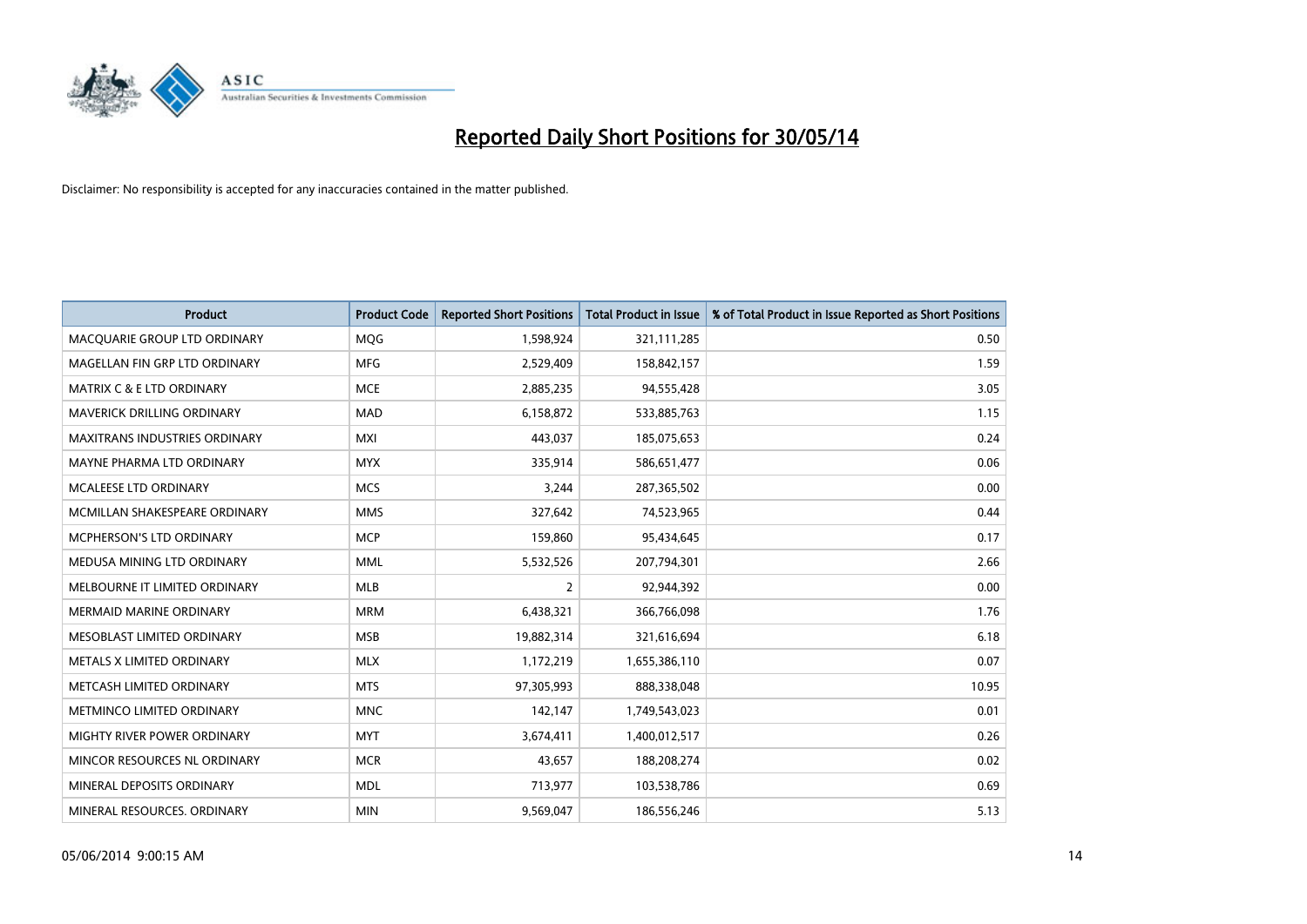

| <b>Product</b>                    | <b>Product Code</b> | <b>Reported Short Positions</b> | <b>Total Product in Issue</b> | % of Total Product in Issue Reported as Short Positions |
|-----------------------------------|---------------------|---------------------------------|-------------------------------|---------------------------------------------------------|
| MINT WIRELESS ORDINARY            | <b>MNW</b>          | 1,186,665                       | 447,372,395                   | 0.27                                                    |
| MIRABELA NICKEL LTD ORDINARY      | <b>MBN</b>          | 18,455,648                      | 876,801,147                   | 2.10                                                    |
| MIRVAC GROUP STAPLED SECURITIES   | <b>MGR</b>          | 6,656,122                       | 3,692,279,772                 | 0.18                                                    |
| MOLOPO ENERGY LTD ORDINARY        | <b>MPO</b>          | 242,623                         | 248,505,936                   | 0.10                                                    |
| MONADELPHOUS GROUP ORDINARY       | <b>MND</b>          | 11,448,267                      | 92,679,570                    | 12.35                                                   |
| MORTGAGE CHOICE LTD ORDINARY      | MOC                 | 38,136                          | 123,780,387                   | 0.03                                                    |
| <b>MOUNT GIBSON IRON ORDINARY</b> | <b>MGX</b>          | 12,334,474                      | 1,090,584,232                 | 1.13                                                    |
| MULTIPLEX SITES SITES             | <b>MXUPA</b>        | 1,694                           | 4,500,000                     | 0.04                                                    |
| MURCHISON METALS LTD ORDINARY     | <b>MMX</b>          | 215,291                         | 450,497,346                   | 0.05                                                    |
| MYER HOLDINGS LTD ORDINARY        | <b>MYR</b>          | 61,982,277                      | 585,684,551                   | 10.58                                                   |
| NANOSONICS LIMITED ORDINARY       | <b>NAN</b>          | 429,753                         | 263,798,826                   | 0.16                                                    |
| NATIONAL AUST. BANK ORDINARY      | <b>NAB</b>          | 8,298,331                       | 2,353,916,258                 | 0.35                                                    |
| NATIONAL STORAGE STAPLED          | <b>NSR</b>          | 269,300                         | 244,897,096                   | 0.11                                                    |
| NAVITAS LIMITED ORDINARY          | <b>NVT</b>          | 3,244,621                       | 375,712,581                   | 0.86                                                    |
| NEARMAP LTD ORDINARY              | <b>NEA</b>          | 64,623                          | 337,346,101                   | 0.02                                                    |
| NEON ENERGY LIMITED ORDINARY      | <b>NEN</b>          | 245,474                         | 553,037,848                   | 0.04                                                    |
| NEUREN PHARMACEUT. ORDINARY       | <b>NEU</b>          | 27,500                          | 1,548,317,489                 | 0.00                                                    |
| NEW HOPE CORPORATION ORDINARY     | <b>NHC</b>          | 1,219,794                       | 830,933,112                   | 0.15                                                    |
| NEWCREST MINING ORDINARY          | <b>NCM</b>          | 10,483,134                      | 766,510,971                   | 1.37                                                    |
| NEWS CORP A NON-VOTING CDI        | <b>NWSLV</b>        | 394,013                         | 3,115,091                     | 12.65                                                   |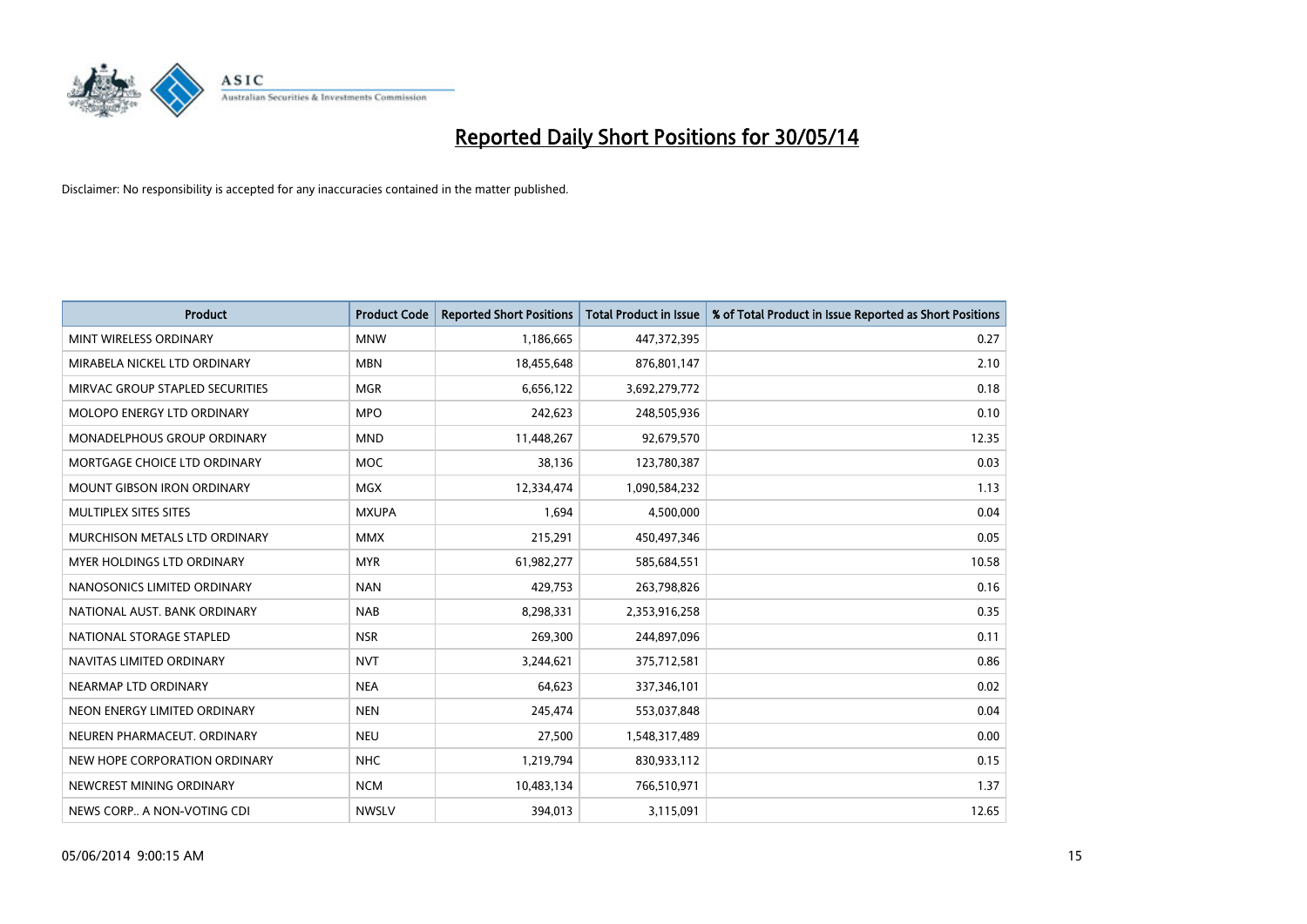

| <b>Product</b>                        | <b>Product Code</b> | <b>Reported Short Positions</b> | <b>Total Product in Issue</b> | % of Total Product in Issue Reported as Short Positions |
|---------------------------------------|---------------------|---------------------------------|-------------------------------|---------------------------------------------------------|
| NEWS CORP B VOTING CDI                | <b>NWS</b>          | 2,197,690                       | 20,738,712                    | 10.60                                                   |
| NEWSAT LIMITED ORDINARY               | <b>NWT</b>          | 6,537,998                       | 612,199,841                   | 1.07                                                    |
| NEXTDC LIMITED ORDINARY               | <b>NXT</b>          | 13,963,574                      | 193,154,486                   | 7.23                                                    |
| NEXUS ENERGY LIMITED ORDINARY         | <b>NXS</b>          | 928,145                         | 1,330,219,459                 | 0.07                                                    |
| NIB HOLDINGS LIMITED ORDINARY         | <b>NHF</b>          | 2,068,055                       | 439,004,182                   | 0.47                                                    |
| NICK SCALI LIMITED ORDINARY           | <b>NCK</b>          | 1                               | 81,000,000                    | 0.00                                                    |
| NIDO PETROLEUM ORDINARY               | <b>NDO</b>          | 47,402                          | 2,048,317,635                 | 0.00                                                    |
| NINE ENTERTAINMENT ORDINARY           | <b>NEC</b>          | 8,611,414                       | 940,295,023                   | 0.92                                                    |
| NOBLE MINERAL RES ORDINARY            | <b>NMG</b>          | 2,365,726                       | 666,397,952                   | 0.36                                                    |
| NORTHERN IRON LTD ORDINARY            | <b>NFE</b>          | 20,000                          | 484,405,314                   | 0.00                                                    |
| NORTHERN STAR ORDINARY                | <b>NST</b>          | 1,627,291                       | 578,591,915                   | 0.28                                                    |
| NOVOGEN LIMITED ORDINARY              | <b>NRT</b>          | 124,793                         | 168,557,834                   | 0.07                                                    |
| NRW HOLDINGS LIMITED ORDINARY         | <b>NWH</b>          | 13,209,271                      | 278,888,011                   | 4.74                                                    |
| NUCOAL RESOURCES LTD ORDINARY         | <b>NCR</b>          | $\mathbf{1}$                    | 768,612,354                   | 0.00                                                    |
| NUFARM LIMITED ORDINARY               | <b>NUF</b>          | 16, 181, 378                    | 264,021,627                   | 6.13                                                    |
| NUPLEX INDUSTRIES ORDINARY            | <b>NPX</b>          | 1,000                           | 198,125,827                   | 0.00                                                    |
| OAKTON LIMITED ORDINARY               | <b>OKN</b>          | 502                             | 89,990,235                    | 0.00                                                    |
| OCEANAGOLD CORP. CHESS DEPOSITARY INT | <b>OGC</b>          | 2,437,511                       | 300,567,377                   | 0.81                                                    |
| OCEANIA CAPITAL LTD ORDINARY          | <b>OCP</b>          | $\mathbf{1}$                    | 35,307,209                    | 0.00                                                    |
| OIL SEARCH LTD ORDINARY               | OSH                 | 10,159,155                      | 1,519,022,225                 | 0.67                                                    |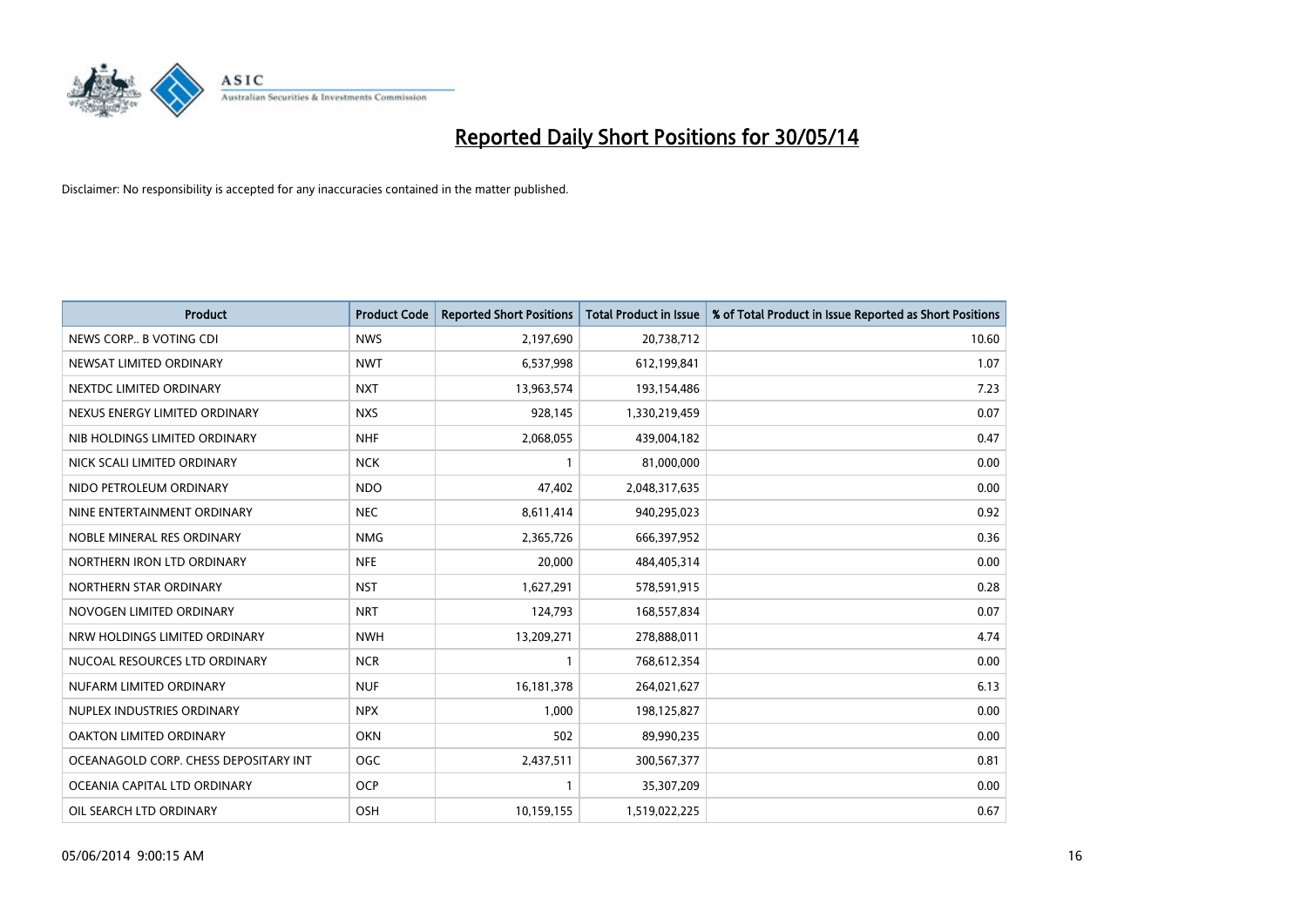

| <b>Product</b>                 | <b>Product Code</b> | <b>Reported Short Positions</b> | <b>Total Product in Issue</b> | % of Total Product in Issue Reported as Short Positions |
|--------------------------------|---------------------|---------------------------------|-------------------------------|---------------------------------------------------------|
| OM HOLDINGS LIMITED ORDINARY   | <b>OMH</b>          | 1,401,372                       | 733,423,337                   | 0.19                                                    |
| ORICA LIMITED ORDINARY         | ORI                 | 8,970,396                       | 370,924,362                   | 2.42                                                    |
| ORIGIN ENERGY ORDINARY         | <b>ORG</b>          | 7,577,188                       | 1,103,645,753                 | 0.69                                                    |
| OROCOBRE LIMITED ORDINARY      | <b>ORE</b>          | 2,101,050                       | 132,041,911                   | 1.59                                                    |
| ORORA LIMITED ORDINARY         | <b>ORA</b>          | 2,566,072                       | 1,206,684,923                 | 0.21                                                    |
| OROTONGROUP LIMITED ORDINARY   | ORL                 | 179,800                         | 40,880,902                    | 0.44                                                    |
| OTTO ENERGY LIMITED ORDINARY   | <b>OEL</b>          | 473,640                         | 1,151,790,071                 | 0.04                                                    |
| OZ MINERALS ORDINARY           | OZL                 | 13,168,959                      | 303,470,022                   | 4.34                                                    |
| OZFOREX GROUP LTD ORDINARY     | <b>OFX</b>          | 4,002,644                       | 240,000,000                   | 1.67                                                    |
| <b>PACIFIC BRANDS ORDINARY</b> | <b>PBG</b>          | 20,342,027                      | 917,226,291                   | 2.22                                                    |
| PACT GROUP HLDGS LTD ORDINARY  | <b>PGH</b>          | 3,239,083                       | 294,097,961                   | 1.10                                                    |
| PALADIN ENERGY LTD ORDINARY    | <b>PDN</b>          | 95,379,525                      | 964, 367, 284                 | 9.89                                                    |
| PANAUST LIMITED ORDINARY       | <b>PNA</b>          | 437,328                         | 635,580,654                   | 0.07                                                    |
| PANORAMIC RESOURCES ORDINARY   | PAN                 | 1,189,646                       | 322,275,824                   | 0.37                                                    |
| PANTERRA GOLD LTD ORDINARY     | PGI                 | $\mathbf{1}$                    | 772,781,012                   | 0.00                                                    |
| PAPERLINX LIMITED ORDINARY     | <b>PPX</b>          | 44,770                          | 665, 181, 261                 | 0.01                                                    |
| PAPILLON RES LTD ORDINARY      | PIR                 | 13,234,814                      | 341,794,210                   | 3.87                                                    |
| PATTIES FOODS LTD ORDINARY     | PFL                 | $\mathbf 1$                     | 139,144,338                   | 0.00                                                    |
| PEET LIMITED ORDINARY          | <b>PPC</b>          | 76,608                          | 433,389,348                   | 0.02                                                    |
| PERPETUAL LIMITED ORDINARY     | PPT                 | 1,262,596                       | 46,574,426                    | 2.71                                                    |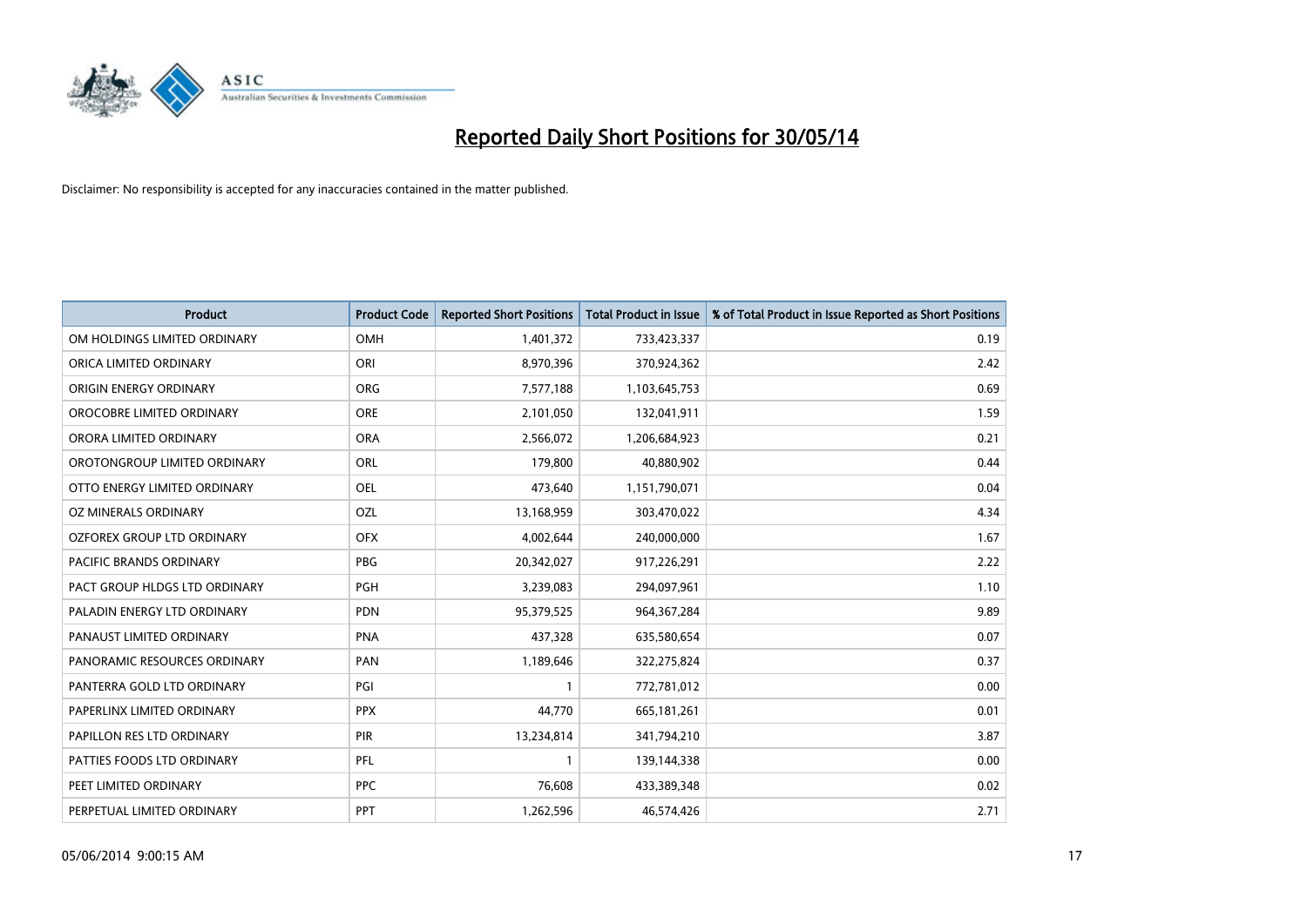

| <b>Product</b>                    | <b>Product Code</b> | <b>Reported Short Positions</b> | <b>Total Product in Issue</b> | % of Total Product in Issue Reported as Short Positions |
|-----------------------------------|---------------------|---------------------------------|-------------------------------|---------------------------------------------------------|
| PERSEUS MINING LTD ORDINARY       | PRU                 | 16,646,458                      | 526,656,401                   | 3.16                                                    |
| PHARMAXIS LTD ORDINARY            | <b>PXS</b>          | 408,118                         | 309,514,849                   | 0.13                                                    |
| PHOSPHAGENICS LTD. ORDINARY       | POH                 | 250,000                         | 1,020,465,957                 | 0.02                                                    |
| PIONEER CREDIT LTD ORDINARY       | <b>PNC</b>          | 984,300                         | 45,373,990                    | 2.17                                                    |
| PLATINUM ASSET ORDINARY           | <b>PTM</b>          | 663,691                         | 580,336,142                   | 0.11                                                    |
| PLATINUM AUSTRALIA ORDINARY       | <b>PLA</b>          | 836,127                         | 504,968,043                   | 0.17                                                    |
| PLATINUM CAPITAL LTD ORDINARY     | <b>PMC</b>          | 5,108                           | 231,071,933                   | 0.00                                                    |
| PMP LIMITED ORDINARY              | <b>PMP</b>          | 1,568,866                       | 323,781,124                   | 0.48                                                    |
| PRANA BIOTECHNOLOGY ORDINARY      | PBT                 | 1,334,325                       | 488,646,960                   | 0.27                                                    |
| PREMIER INVESTMENTS ORDINARY      | <b>PMV</b>          | 133,219                         | 155,714,874                   | 0.09                                                    |
| PRIMA BIOMED LTD ORDINARY         | <b>PRR</b>          | 323,293                         | 1,228,709,341                 | 0.03                                                    |
| PRIMARY HEALTH CARE ORDINARY      | <b>PRY</b>          | 15,370,275                      | 505,659,944                   | 3.04                                                    |
| PRIME MEDIA GRP LTD ORDINARY      | <b>PRT</b>          | 2,150,015                       | 366,330,303                   | 0.59                                                    |
| PROGRAMMED ORDINARY               | <b>PRG</b>          | 87,222                          | 118,253,992                   | 0.07                                                    |
| PURA VIDA ENERGY NL ORDINARY      | <b>PVD</b>          | 11,069                          | 127,168,198                   | 0.01                                                    |
| <b>QANTAS AIRWAYS ORDINARY</b>    | QAN                 | 64,884,356                      | 2,196,330,250                 | 2.95                                                    |
| OBE INSURANCE GROUP ORDINARY      | <b>OBE</b>          | 27,672,577                      | 1,253,883,293                 | 2.21                                                    |
| ORXPHARMA LTD ORDINARY            | QRX                 | 30,000                          | 164,190,969                   | 0.02                                                    |
| <b>QUBE HOLDINGS LTD ORDINARY</b> | QUB                 | 23,038,369                      | 1,051,172,929                 | 2.19                                                    |
| RAMELIUS RESOURCES ORDINARY       | <b>RMS</b>          | 12,110                          | 365,740,380                   | 0.00                                                    |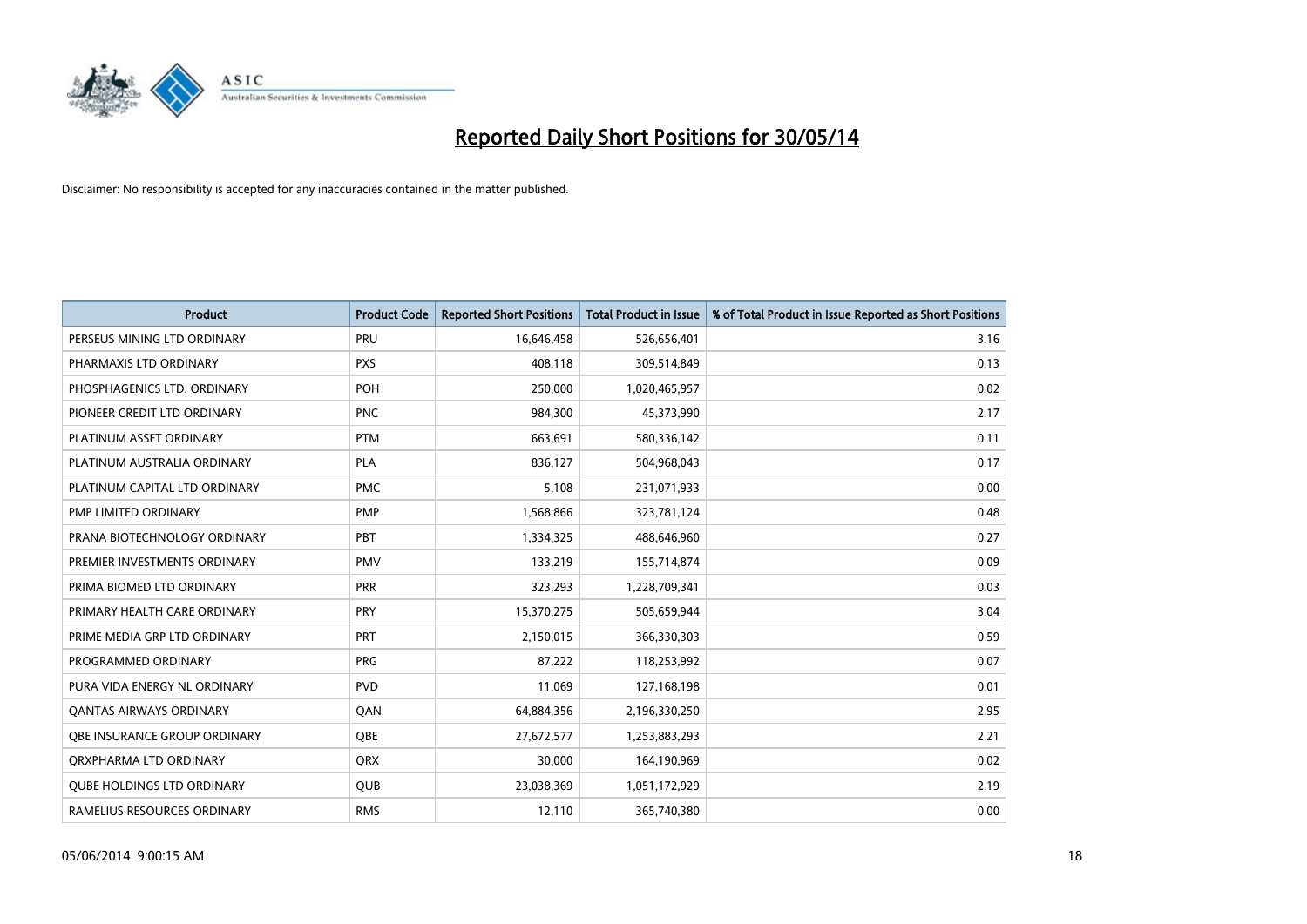

| <b>Product</b>                      | <b>Product Code</b> | <b>Reported Short Positions</b> | <b>Total Product in Issue</b> | % of Total Product in Issue Reported as Short Positions |
|-------------------------------------|---------------------|---------------------------------|-------------------------------|---------------------------------------------------------|
| RAMSAY HEALTH CARE ORDINARY         | <b>RHC</b>          | 1,316,405                       | 202,081,252                   | 0.65                                                    |
| <b>RCG CORPORATION LTD ORDINARY</b> | <b>RCG</b>          | 125,147                         | 263,808,625                   | 0.05                                                    |
| RCR TOMLINSON ORDINARY              | <b>RCR</b>          | 607,813                         | 136,989,238                   | 0.44                                                    |
| <b>REA GROUP ORDINARY</b>           | <b>REA</b>          | 1,031,885                       | 131,714,699                   | 0.78                                                    |
| RECALL HOLDINGS LTD ORDINARY        | <b>REC</b>          | 2,737,579                       | 312,836,448                   | 0.88                                                    |
| <b>RECKON LIMITED ORDINARY</b>      | <b>RKN</b>          | 1,337,091                       | 126,913,066                   | 1.05                                                    |
| <b>RED FORK ENERGY ORDINARY</b>     | <b>RFE</b>          | 2,639,350                       | 501,051,719                   | 0.53                                                    |
| REDBANK ENERGY LTD ORDINARY         | AEJ                 | 13                              | 786,287                       | 0.00                                                    |
| REECE AUSTRALIA LTD. ORDINARY       | <b>REH</b>          | 77                              | 99,600,000                    | 0.00                                                    |
| <b>REED RESOURCES LTD ORDINARY</b>  | <b>RDR</b>          | 1,015                           | 523,453,895                   | 0.00                                                    |
| <b>REGIS RESOURCES ORDINARY</b>     | <b>RRL</b>          | 26,599,737                      | 499,744,095                   | 5.32                                                    |
| RESMED INC CDI 10:1                 | <b>RMD</b>          | 33,139,208                      | 1,402,915,440                 | 2.36                                                    |
| RESOLUTE MINING ORDINARY            | <b>RSG</b>          | 11,317,385                      | 641,189,223                   | 1.77                                                    |
| <b>RESOURCE GENERATION ORDINARY</b> | <b>RES</b>          | 1,220                           | 581,380,338                   | 0.00                                                    |
| RETAIL FOOD GROUP ORDINARY          | <b>RFG</b>          | 5,110,898                       | 144,868,508                   | 3.53                                                    |
| REX MINERALS LIMITED ORDINARY       | <b>RXM</b>          | 653,804                         | 220,519,784                   | 0.30                                                    |
| RIO TINTO LIMITED ORDINARY          | <b>RIO</b>          | 4,069,430                       | 435,758,720                   | 0.93                                                    |
| ROC OIL COMPANY ORDINARY            | <b>ROC</b>          | 1,097,972                       | 687,618,400                   | 0.16                                                    |
| ROYAL WOLF HOLDINGS ORDINARY        | <b>RWH</b>          | 192,532                         | 100,387,052                   | 0.19                                                    |
| <b>RURALCO HOLDINGS ORDINARY</b>    | <b>RHL</b>          | 1,000                           | 77,291,069                    | 0.00                                                    |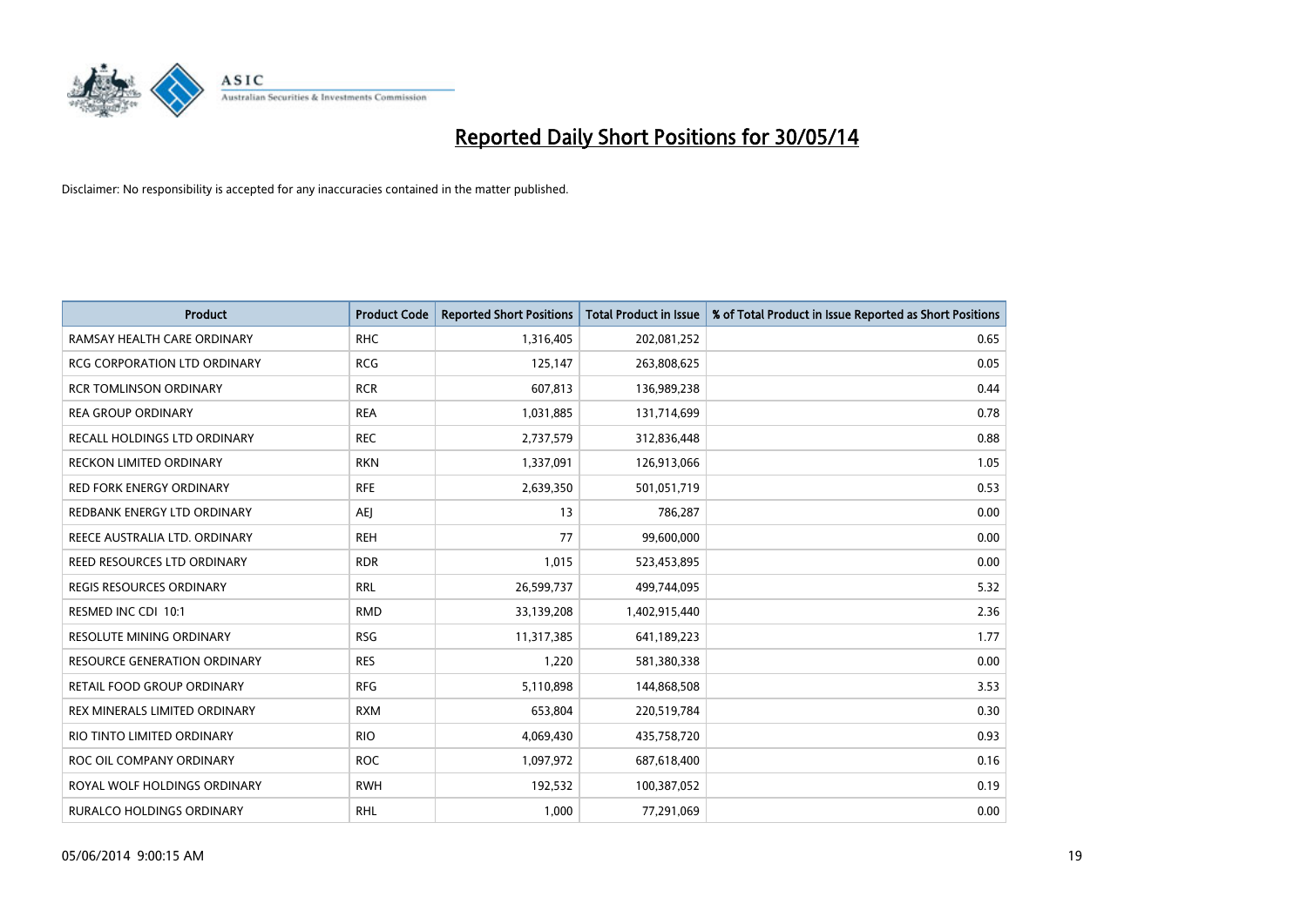

| <b>Product</b>                        | <b>Product Code</b> | <b>Reported Short Positions</b> | <b>Total Product in Issue</b> | % of Total Product in Issue Reported as Short Positions |
|---------------------------------------|---------------------|---------------------------------|-------------------------------|---------------------------------------------------------|
| <b>RXP SERVICES LTD ORDINARY</b>      | <b>RXP</b>          | 62,000                          | 133,028,367                   | 0.05                                                    |
| SAI GLOBAL LIMITED ORDINARY           | SAI                 | 4,428,563                       | 210,793,906                   | 2.10                                                    |
| SALMAT LIMITED ORDINARY               | <b>SLM</b>          | 54                              | 159,812,799                   | 0.00                                                    |
| SAMSON OIL & GAS LTD ORDINARY         | SSN                 | 18,096,960                      | 2,837,756,933                 | 0.64                                                    |
| SANDFIRE RESOURCES ORDINARY           | <b>SFR</b>          | 1,154,646                       | 155,640,968                   | 0.74                                                    |
| SANTOS LTD ORDINARY                   | <b>STO</b>          | 5,984,495                       | 975,332,530                   | 0.61                                                    |
| SARACEN MINERAL ORDINARY              | <b>SAR</b>          | 1,066,587                       | 792,784,738                   | 0.13                                                    |
| SCA PROPERTY GROUP STAPLED SECURITIES | <b>SCP</b>          | 42,150,766                      | 648,628,320                   | 6.50                                                    |
| SEDGMAN LIMITED ORDINARY              | <b>SDM</b>          | 380,117                         | 227,059,277                   | 0.17                                                    |
| SEEK LIMITED ORDINARY                 | <b>SEK</b>          | 7,764,808                       | 340,384,875                   | 2.28                                                    |
| SELECT HARVESTS ORDINARY              | SHV                 | 37,140                          | 57,999,427                    | 0.06                                                    |
| SENEX ENERGY LIMITED ORDINARY         | <b>SXY</b>          | 8,464,937                       | 1,145,083,917                 | 0.74                                                    |
| SERVCORP LIMITED ORDINARY             | SRV                 | 25,485                          | 98,432,275                    | 0.03                                                    |
| SERVICE STREAM ORDINARY               | SSM                 | 30                              | 386,389,873                   | 0.00                                                    |
| SEVEN GROUP HOLDINGS ORDINARY         | <b>SVW</b>          | 86,403                          | 305,294,332                   | 0.03                                                    |
| SEVEN WEST MEDIA LTD ORDINARY         | SWM                 | 3,515,837                       | 999,160,872                   | 0.35                                                    |
| SG FLEET GROUP LTD ORDINARY           | SGF                 | 795,694                         | 242,691,826                   | 0.33                                                    |
| SIGMA PHARMACEUTICAL ORDINARY         | <b>SIP</b>          | 14,833,135                      | 1,125,026,719                 | 1.32                                                    |
| SILEX SYSTEMS ORDINARY                | <b>SLX</b>          | 3,022,017                       | 170,367,734                   | 1.77                                                    |
| SILVER CHEF LIMITED ORDINARY          | SIV                 | 92,917                          | 29,333,629                    | 0.32                                                    |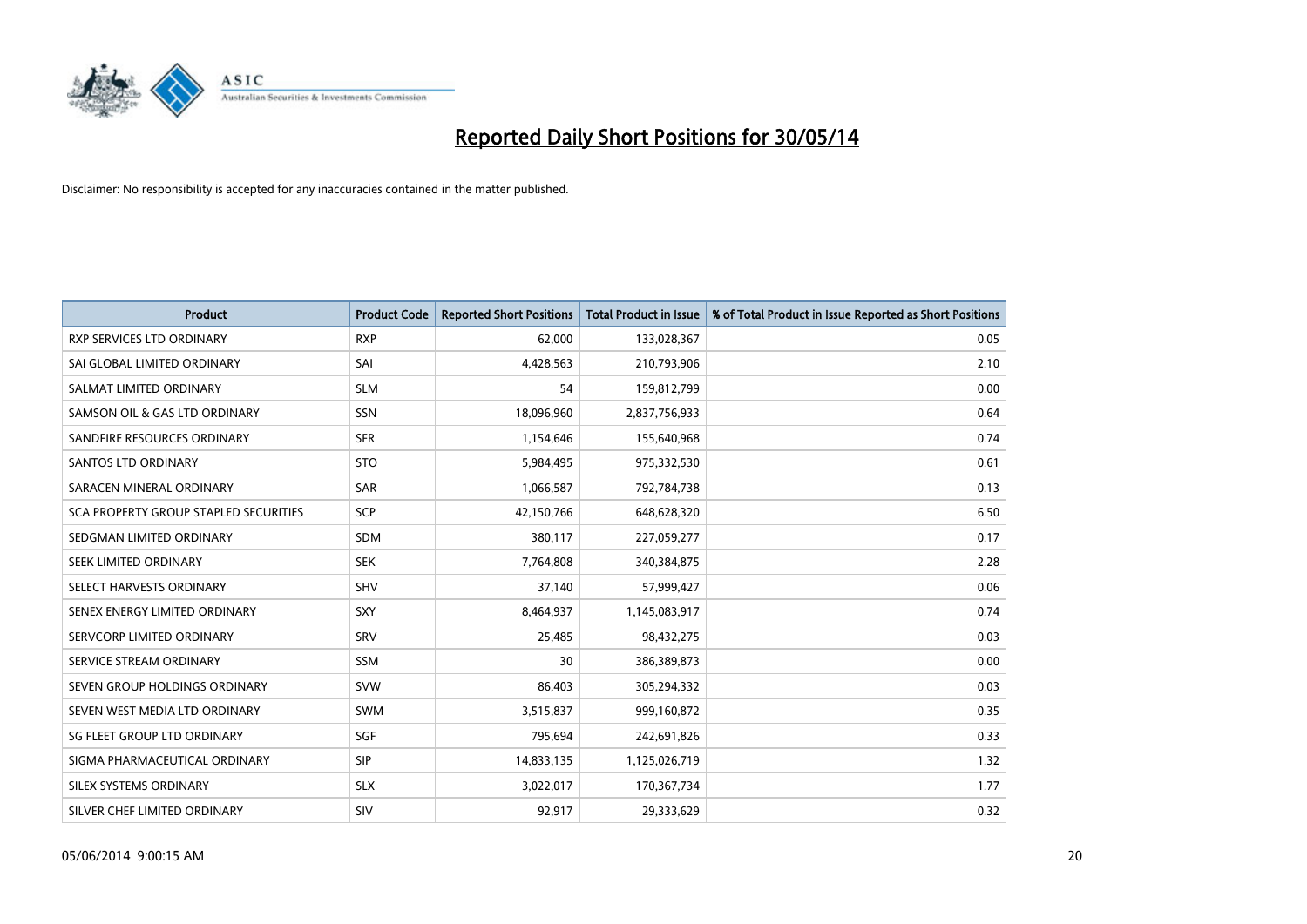

| <b>Product</b>                           | <b>Product Code</b> | <b>Reported Short Positions</b> | <b>Total Product in Issue</b> | % of Total Product in Issue Reported as Short Positions |
|------------------------------------------|---------------------|---------------------------------|-------------------------------|---------------------------------------------------------|
| SILVER LAKE RESOURCE ORDINARY            | <b>SLR</b>          | 23,180,612                      | 503,233,971                   | 4.61                                                    |
| SIMS METAL MGMT LTD ORDINARY             | <b>SGM</b>          | 12,249,575                      | 204,469,540                   | 5.99                                                    |
| SINGAPORE TELECOMM. CHESS DEPOSITARY INT | SGT                 | 12,994,995                      | 144,402,021                   | 9.00                                                    |
| SINO GAS ENERGY ORDINARY                 | <b>SEH</b>          | 2,594,608                       | 1,530,457,040                 | 0.17                                                    |
| SIRIUS RESOURCES NL ORDINARY             | <b>SIR</b>          | 12,784,015                      | 262,030,167                   | 4.88                                                    |
| SIRTEX MEDICAL ORDINARY                  | <b>SRX</b>          | 139,973                         | 56,108,439                    | 0.25                                                    |
| SKILLED GROUP LTD ORDINARY               | <b>SKE</b>          | 1,972,807                       | 235,254,496                   | 0.84                                                    |
| SKY NETWORK ORDINARY                     | <b>SKT</b>          | 58,820                          | 389,139,785                   | 0.02                                                    |
| SKYCITY ENT GRP LTD ORDINARY             | <b>SKC</b>          | 412,272                         | 582,088,094                   | 0.07                                                    |
| <b>SLATER &amp; GORDON ORDINARY</b>      | SGH                 | 6,787,584                       | 204,338,625                   | 3.32                                                    |
| SMS MANAGEMENT. ORDINARY                 | <b>SMX</b>          | 2,498,236                       | 70,099,763                    | 3.56                                                    |
| SONIC HEALTHCARE ORDINARY                | <b>SHL</b>          | 3,376,734                       | 400,811,556                   | 0.84                                                    |
| SOUL PATTINSON (W.H) ORDINARY            | <b>SOL</b>          | 6,621                           | 239,395,320                   | 0.00                                                    |
| SOUTH BOULDER MINES ORDINARY             | <b>STB</b>          | 1                               | 129,277,826                   | 0.00                                                    |
| SP AUSNET STAPLED SECURITIES             | SPN                 | 50,903,276                      | 3,386,607,080                 | 1.50                                                    |
| SPARK INFRASTRUCTURE STAPLED US PROHIBT. | SKI                 | 19,412,708                      | 1,440,370,628                 | 1.35                                                    |
| SPDR 200 FUND ETF UNITS                  | STW                 | 121,707                         | 45,026,368                    | 0.27                                                    |
| SPDR 200 RESOURCES ETF UNITS             | <b>OZR</b>          | 188                             | 1,601,962                     | 0.01                                                    |
| SPDR SMALL ORDS ETF UNITS                | SSO                 | 13,218                          | 801,304                       | 1.65                                                    |
| SPECIALTY FASHION ORDINARY               | SFH                 | 2,136                           | 192,236,121                   | 0.00                                                    |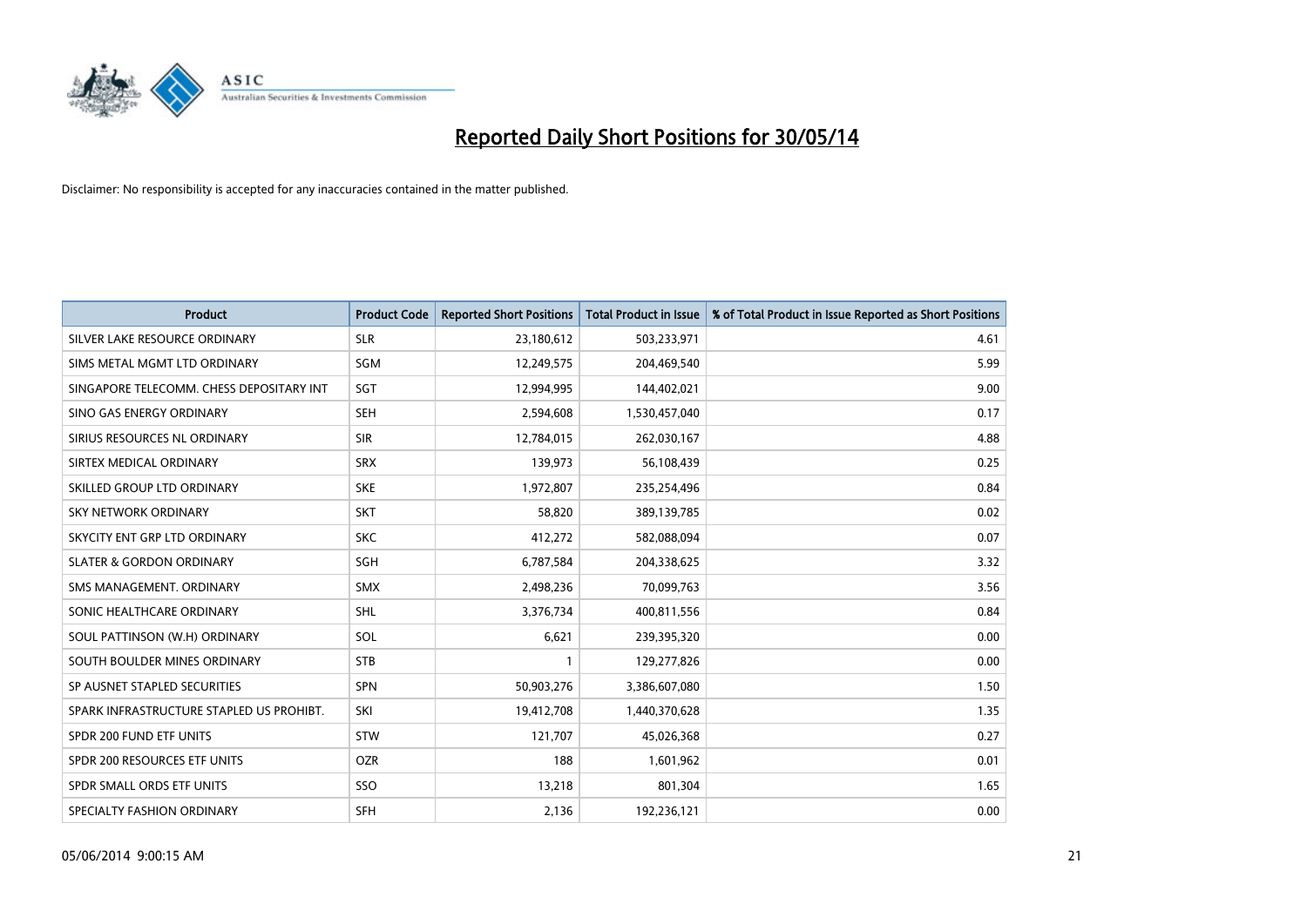

| <b>Product</b>                     | <b>Product Code</b> | <b>Reported Short Positions</b> | <b>Total Product in Issue</b> | % of Total Product in Issue Reported as Short Positions |
|------------------------------------|---------------------|---------------------------------|-------------------------------|---------------------------------------------------------|
| SPOTLESS GRP HLD LTD ORDINARY      | SPO                 | 8,005,769                       | 1,098,290,178                 | 0.73                                                    |
| ST BARBARA LIMITED ORDINARY        | <b>SBM</b>          | 24,816,474                      | 488,074,077                   | 5.08                                                    |
| STARPHARMA HOLDINGS ORDINARY       | SPL                 | 14,163,829                      | 284,914,680                   | 4.97                                                    |
| STEADFAST GROUP LTD ORDINARY       | <b>SDF</b>          | 2,766,437                       | 501,638,307                   | 0.55                                                    |
| STH CRS ELECT ENGNR ORDINARY       | <b>SXE</b>          | 19,573                          | 161,523,130                   | 0.01                                                    |
| STHN CROSS MEDIA ORDINARY          | <b>SXL</b>          | 14,249,636                      | 705,246,986                   | 2.02                                                    |
| STOCKLAND UNITS/ORD STAPLED        | SGP                 | 22,714,724                      | 2,326,978,560                 | 0.98                                                    |
| STRAITS RES LTD. ORDINARY          | SRO                 | 28,747                          | 1,217,730,293                 | 0.00                                                    |
| STRIKE ENERGY LTD ORDINARY         | <b>STX</b>          | 3,727                           | 812,497,613                   | 0.00                                                    |
| <b>STW COMMUNICATIONS ORDINARY</b> | SGN                 | 1,713,022                       | 403,828,512                   | 0.42                                                    |
| SUNCORP GROUP LTD ORDINARY         | <b>SUN</b>          | 11,600,607                      | 1,286,600,980                 | 0.90                                                    |
| SUNDANCE ENERGY ORDINARY           | <b>SEA</b>          | 11,922,084                      | 547,675,861                   | 2.18                                                    |
| SUNDANCE RESOURCES ORDINARY        | <b>SDL</b>          | 86,194,157                      | 3,079,369,367                 | 2.80                                                    |
| SUNLAND GROUP LTD ORDINARY         | <b>SDG</b>          | 113,856                         | 181,710,087                   | 0.06                                                    |
| SUPER RET REP LTD ORDINARY         | <b>SUL</b>          | 1,532,877                       | 196,731,620                   | 0.78                                                    |
| SYD AIRPORT STAPLED US PROHIBIT.   | <b>SYD</b>          | 17,356,658                      | 2,216,216,041                 | 0.78                                                    |
| SYRAH RESOURCES ORDINARY           | <b>SYR</b>          | 6,286,252                       | 162,485,614                   | 3.87                                                    |
| TABCORP HOLDINGS LTD ORDINARY      | <b>TAH</b>          | 16,114,822                      | 762,954,019                   | 2.11                                                    |
| <b>TANAMI GOLD NL ORDINARY</b>     | <b>TAM</b>          | $\mathbf{1}$                    | 1,175,097,046                 | 0.00                                                    |
| TAP OIL LIMITED ORDINARY           | <b>TAP</b>          | 34,591                          | 242,237,221                   | 0.01                                                    |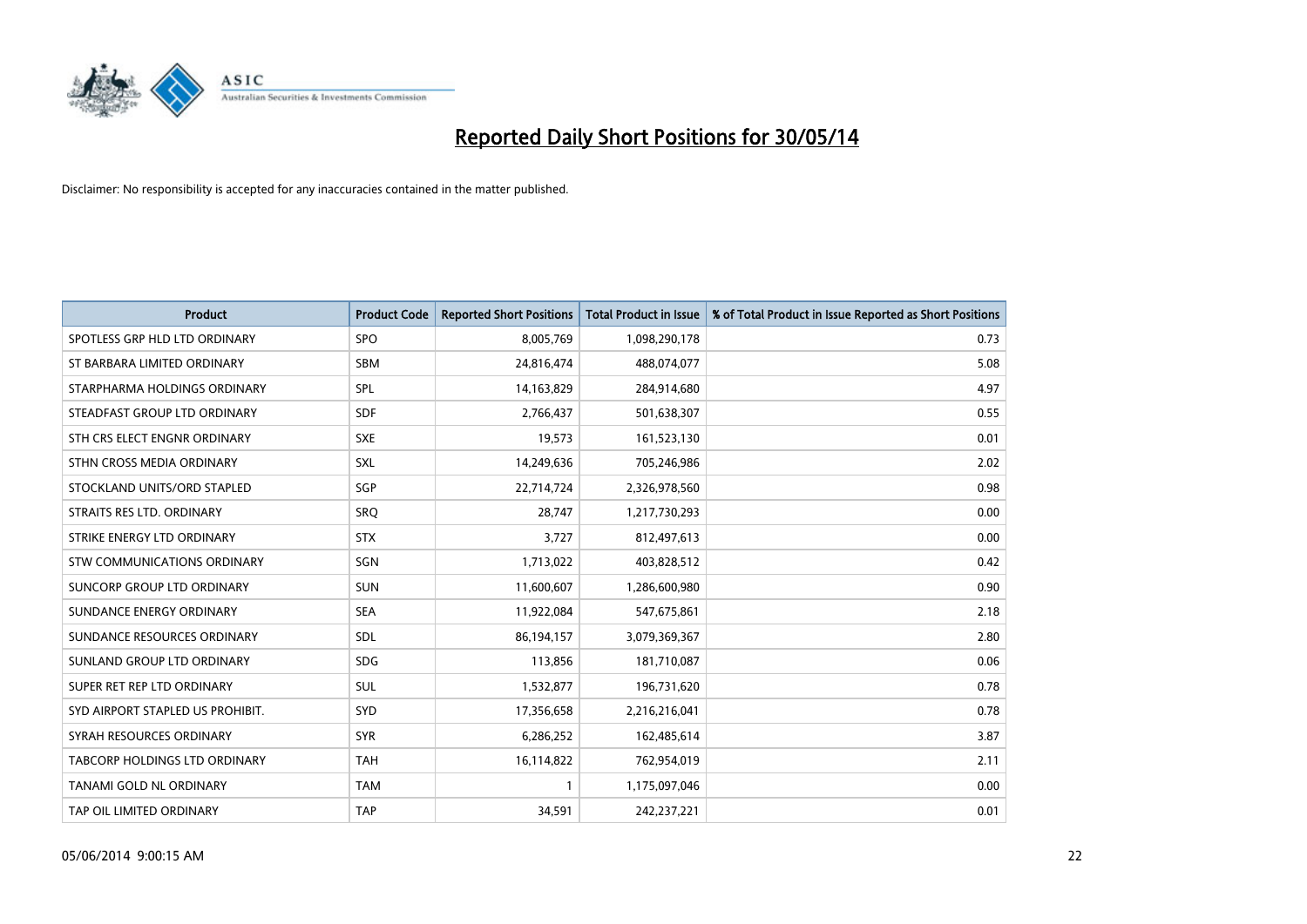

| <b>Product</b>                       | <b>Product Code</b> | <b>Reported Short Positions</b> | <b>Total Product in Issue</b> | % of Total Product in Issue Reported as Short Positions |
|--------------------------------------|---------------------|---------------------------------|-------------------------------|---------------------------------------------------------|
| TASSAL GROUP LIMITED ORDINARY        | <b>TGR</b>          | 93,717                          | 146,507,029                   | 0.06                                                    |
| TATTS GROUP LTD ORDINARY             | <b>TTS</b>          | 23,302,697                      | 1,434,447,341                 | 1.62                                                    |
| TECHNOLOGY ONE ORDINARY              | <b>TNE</b>          | 105,034                         | 307,751,455                   | 0.03                                                    |
| TELECOM CORPORATION ORDINARY         | <b>TEL</b>          | 8,195,248                       | 1,828,530,844                 | 0.45                                                    |
| TELSTRA CORPORATION, ORDINARY        | <b>TLS</b>          | 19,399,494                      | 12,443,074,357                | 0.16                                                    |
| TEN NETWORK HOLDINGS ORDINARY        | <b>TEN</b>          | 158,689,430                     | 2,630,984,596                 | 6.03                                                    |
| TERANGA GOLD CORP CDI 1:1            | <b>TGZ</b>          | 157,002                         | 101,778,769                   | 0.15                                                    |
| TFS CORPORATION LTD ORDINARY         | <b>TFC</b>          | 1,457,259                       | 324,157,408                   | 0.45                                                    |
| THE REJECT SHOP ORDINARY             | <b>TRS</b>          | 2,852,975                       | 28,826,248                    | 9.90                                                    |
| <b>TIGER RESOURCES ORDINARY</b>      | <b>TGS</b>          | 1,306,952                       | 838,897,617                   | 0.16                                                    |
| TITAN ENERGY SERVICE ORDINARY        | <b>TTN</b>          | 14,873                          | 50,561,915                    | 0.03                                                    |
| TOLL HOLDINGS LTD ORDINARY           | <b>TOL</b>          | 28,082,351                      | 717,133,875                   | 3.92                                                    |
| TOX FREE SOLUTIONS ORDINARY          | <b>TOX</b>          | 3,100,010                       | 133,752,359                   | 2.32                                                    |
| TPG TELECOM LIMITED ORDINARY         | <b>TPM</b>          | 10,036,801                      | 793,808,141                   | 1.26                                                    |
| <b>TRADE ME GROUP ORDINARY</b>       | <b>TME</b>          | 1,606,401                       | 396,548,005                   | 0.41                                                    |
| TRANSFIELD SERVICES ORDINARY         | <b>TSE</b>          | 43,361,981                      | 512,457,716                   | 8.46                                                    |
| TRANSPACIFIC INDUST. ORDINARY        | <b>TPI</b>          | 14,306,938                      | 1,578,786,704                 | 0.91                                                    |
| TRANSURBAN GROUP TRIPLE STAPLED SEC. | <b>TCL</b>          | 14,981,759                      | 1,817,200,970                 | 0.82                                                    |
| <b>TREASURY GROUP ORDINARY</b>       | <b>TRG</b>          | 16,887                          | 23,070,755                    | 0.07                                                    |
| TREASURY WINE ESTATE ORDINARY        | <b>TWE</b>          | 37,256,978                      | 649,427,560                   | 5.74                                                    |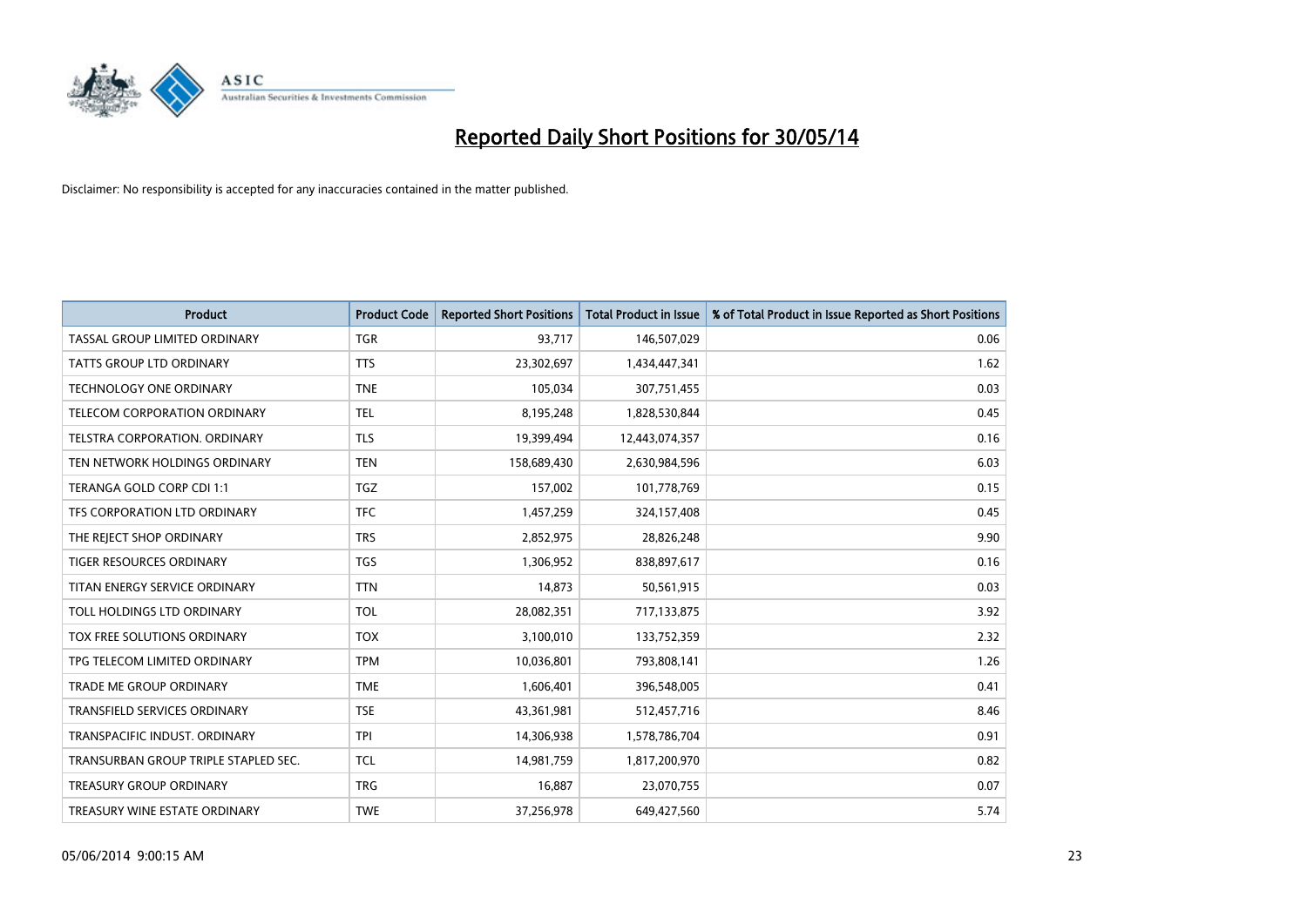

| <b>Product</b>                       | <b>Product Code</b> | <b>Reported Short Positions</b> | <b>Total Product in Issue</b> | % of Total Product in Issue Reported as Short Positions |
|--------------------------------------|---------------------|---------------------------------|-------------------------------|---------------------------------------------------------|
| TROY RESOURCES LTD ORDINARY          | <b>TRY</b>          | 3,067,190                       | 195,034,997                   | 1.57                                                    |
| UGL LIMITED ORDINARY                 | UGL                 | 19,771,620                      | 166,511,240                   | 11.87                                                   |
| UNILIFE CORPORATION CDI 6:1          | <b>UNS</b>          | 120,000                         | 264,454,422                   | 0.05                                                    |
| US MASTERS RES FUND ORDINARY UNITS   | <b>URF</b>          | 27                              | 263,972,915                   | 0.00                                                    |
| UXC LIMITED ORDINARY                 | <b>UXC</b>          | 3,256,046                       | 321,271,353                   | 1.01                                                    |
| <b>VEDA GROUP LTD ORDINARY</b>       | <b>VED</b>          | 12, 181, 275                    | 842,055,406                   | 1.45                                                    |
| <b>VILLAGE ROADSHOW LTD ORDINARY</b> | <b>VRL</b>          | 1,377,287                       | 159,498,988                   | 0.86                                                    |
| VIRGIN AUS HLDG LTD ORDINARY         | <b>VAH</b>          | 61,474,726                      | 3,514,825,734                 | 1.75                                                    |
| <b>VIRTUS HEALTH LTD ORDINARY</b>    | <b>VRT</b>          | 3,377,769                       | 79,722,678                    | 4.24                                                    |
| VISION EYE INSTITUTE ORDINARY        | <b>VEI</b>          | 151,050                         | 161,017,230                   | 0.09                                                    |
| <b>VOCATION LTD ORDINARY</b>         | <b>VET</b>          | 11,802,923                      | 200,000,000                   | 5.90                                                    |
| <b>VOCUS COMMS LTD ORDINARY</b>      | <b>VOC</b>          | 579,837                         | 92,834,500                    | 0.62                                                    |
| WARRNAMBOOL CHEESE ORDINARY          | <b>WCB</b>          | 19                              | 56,098,797                    | 0.00                                                    |
| <b>WATPAC LIMITED ORDINARY</b>       | <b>WTP</b>          | 3,929                           | 186,489,922                   | 0.00                                                    |
| <b>WDS LIMITED ORDINARY</b>          | <b>WDS</b>          | 5,412                           | 144,740,614                   | 0.00                                                    |
| WEBJET LIMITED ORDINARY              | <b>WEB</b>          | 1,807,941                       | 79,397,959                    | 2.28                                                    |
| WESFARMERS LIMITED ORDINARY          | <b>WES</b>          | 6,463,684                       | 1,143,274,951                 | 0.57                                                    |
| WESTERN AREAS LTD ORDINARY           | <b>WSA</b>          | 18,527,031                      | 232,310,014                   | 7.98                                                    |
| WESTERN DESERT RES. ORDINARY         | <b>WDR</b>          | 5,845,781                       | 620,049,919                   | 0.94                                                    |
| WESTFIELD GROUP ORD/UNIT STAPLED SEC | <b>WDC</b>          | 4,294,560                       | 2,078,089,686                 | 0.21                                                    |